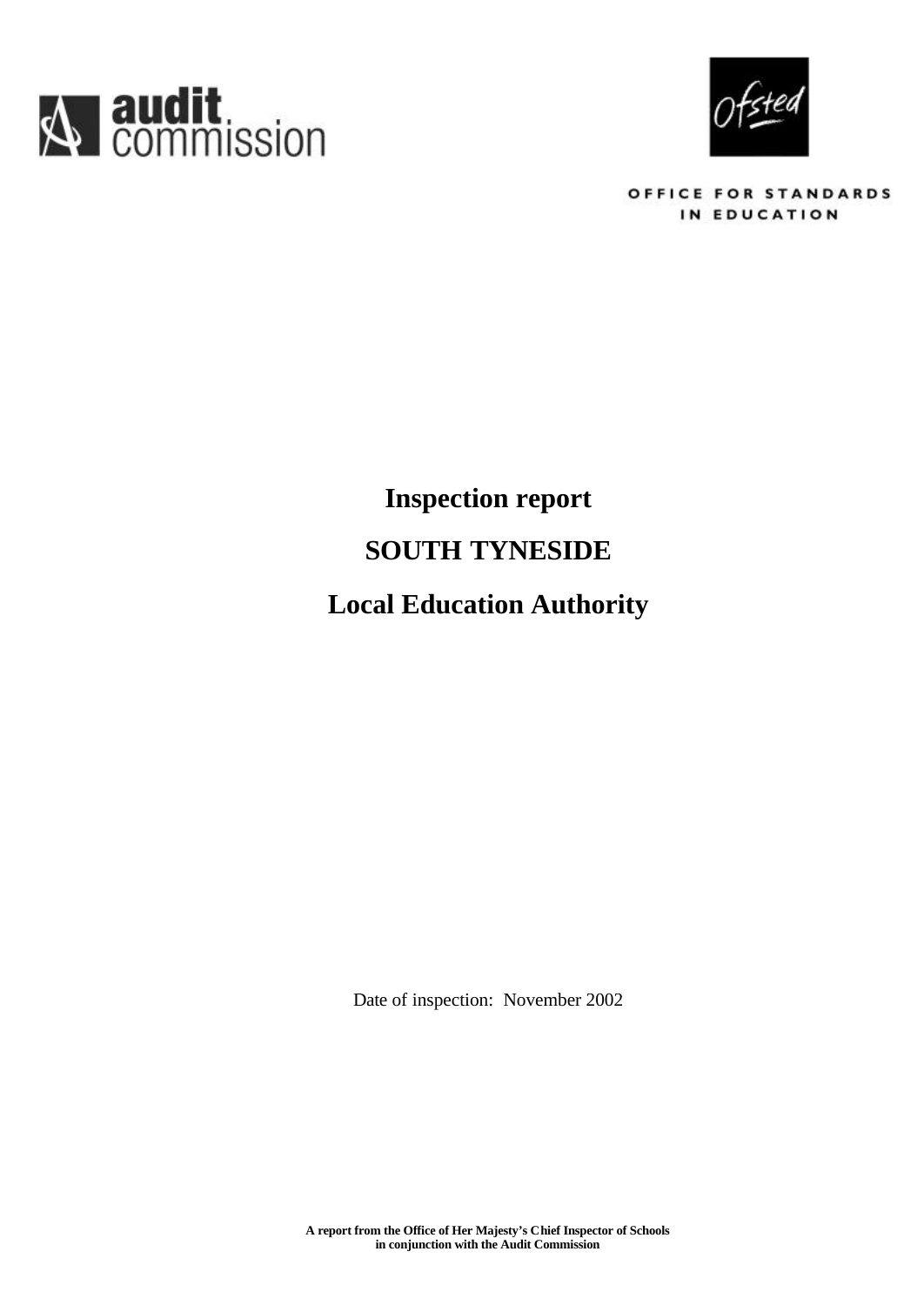© Crown copyright 2003. This report may be reproduced in whole or in part for non-commercial educational purposes, provided that all extracts quoted are reproduced verbatim without adaptation and on condition that the source and date thereof are stated.

This report is on the OFSTED web site: (www.ofsted.gov.uk).

A further copy of this report can be obtained from the respective Local Education Authority.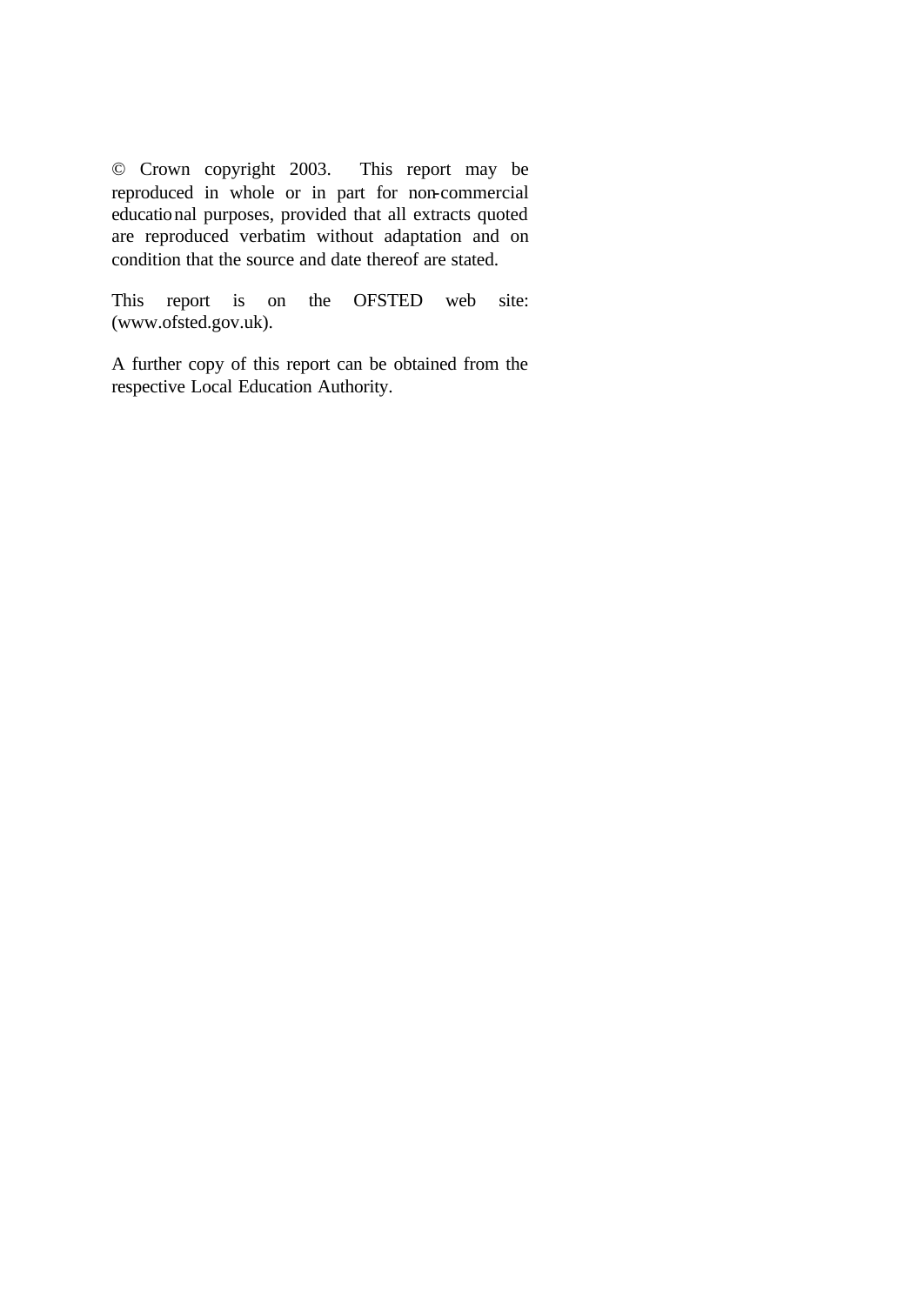| <b>Contents</b>                                                                             |           |
|---------------------------------------------------------------------------------------------|-----------|
| <b>Section</b>                                                                              | Page      |
| <b>Basic information about the LEA</b>                                                      |           |
| <b>Introduction</b>                                                                         | 7         |
| <b>Commentary</b>                                                                           | 8         |
| Section 1: The LEA strategy for school improvement                                          | 11        |
| <b>Context</b>                                                                              | 11        |
| <b>Performance</b>                                                                          | 11        |
| <b>Funding</b>                                                                              | 13        |
| <b>Council structure</b>                                                                    | 14        |
| The LEA strategy for school improvement                                                     | 14        |
| The progress on implementing the LEA's strategy for school improvement<br>including the EDP | 15        |
| The allocation of resources to priorities                                                   | 16        |
| The promotion of continuous improvement, including Best Value                               | <b>16</b> |
| <b>Section 2: Support for school improvement</b>                                            | 18        |
| <b>Summary</b>                                                                              | 18        |
| Monitoring, challenge, support and intervention                                             | 18        |
| The effectiveness of the LEA's work in monitoring and challenging schools                   | 18        |
| The effectiveness of the LEA's work with under-performing schools                           | 19        |
| <b>Support for literacy</b>                                                                 | 20        |
| <b>Support for numeracy</b>                                                                 | 20        |
| Support for information and communication technology                                        | 21        |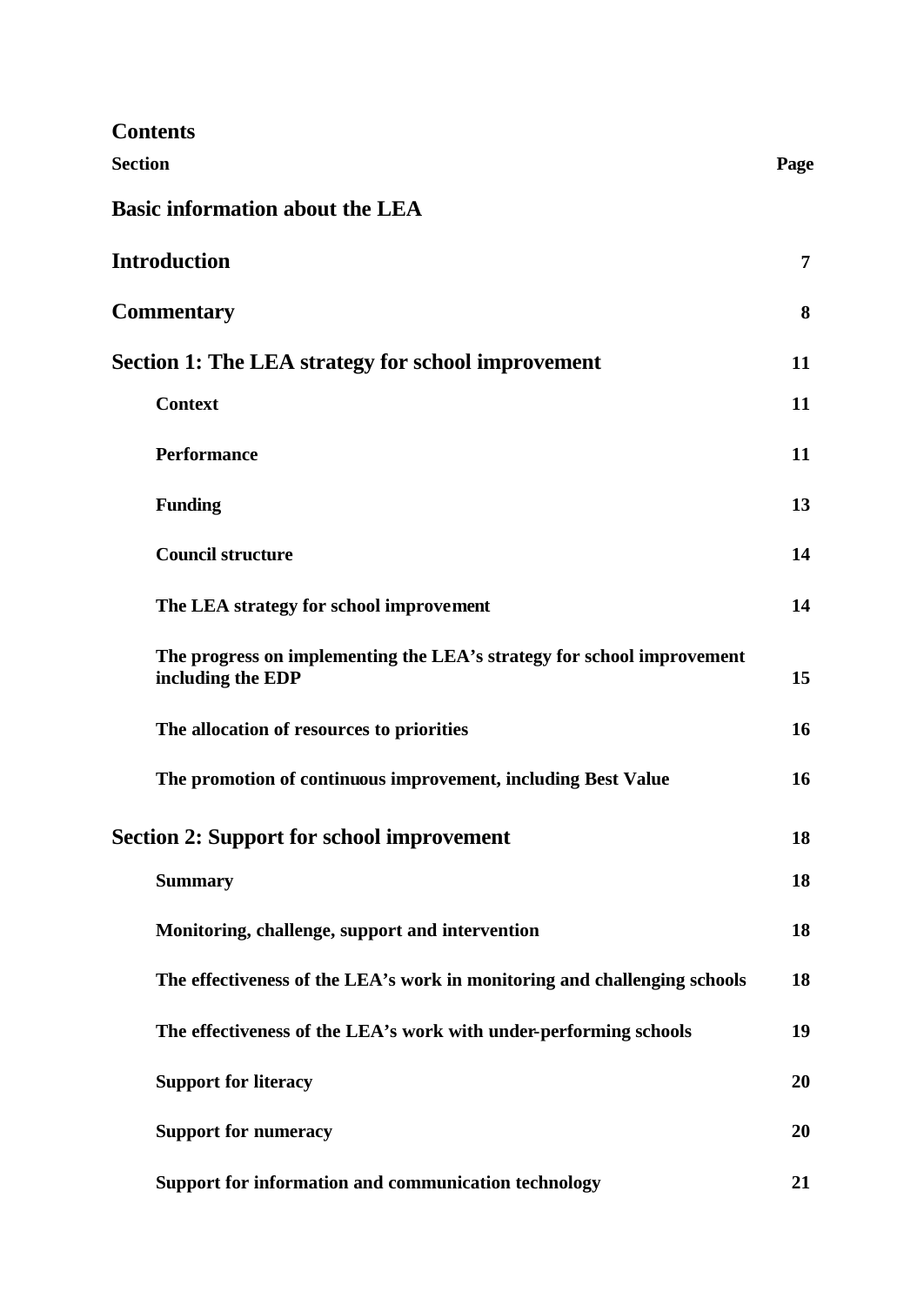| <b>Support for raising standards at Key Stage 3</b>            | 21 |
|----------------------------------------------------------------|----|
| <b>Support for minority ethnic groups including Travellers</b> | 22 |
| Support for gifted and talented pupils                         | 22 |
| <b>Support for school management</b>                           | 23 |
| <b>Support to governors</b>                                    | 24 |
| The effectiveness of services to support school management     | 24 |
| The LEA's work in assuring the supply and quality of teachers  | 25 |
| The effectiveness of services to support school improvement    | 26 |
| <b>Section 3: Special Educational Needs</b>                    | 28 |
| <b>Strategy</b>                                                | 28 |
| <b>Statutory obligations</b>                                   | 28 |
| SEN functions to support school improvement                    | 29 |
| <b>Value for money</b>                                         | 30 |
| <b>Section 4: Promoting social inclusion</b>                   | 31 |
| The strategy to promote social inclusion                       | 31 |
| The supply of school places                                    | 31 |
| <b>Admissions</b>                                              | 32 |
| <b>Asset management</b>                                        | 32 |
| Provision of education for pupils who have no school place     | 32 |
| <b>Attendance</b>                                              | 33 |
| <b>Behaviour support</b>                                       | 33 |
| Health, safety, welfare and child protection                   | 33 |
|                                                                |    |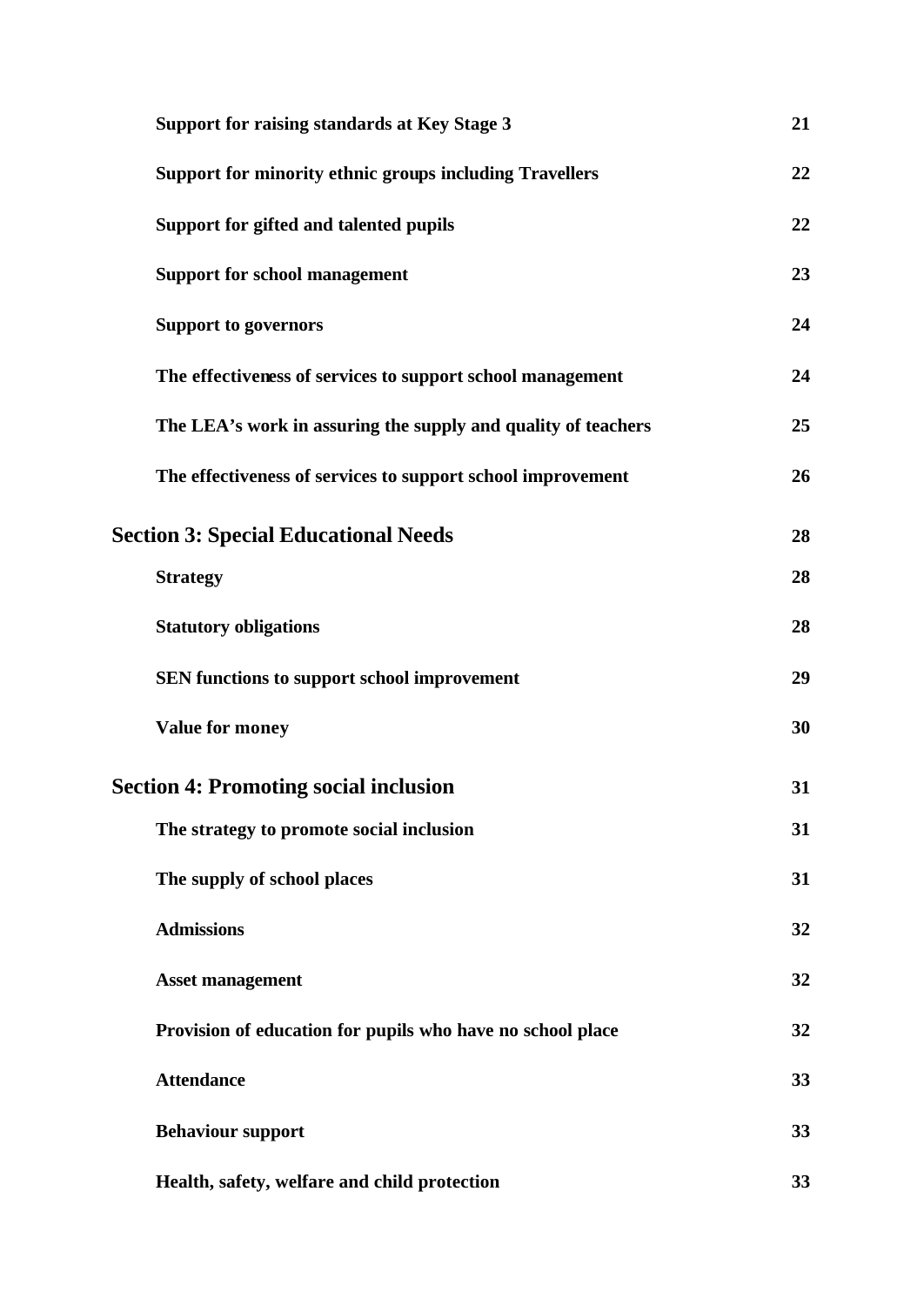| <b>Looked after children</b>                            | 28 |
|---------------------------------------------------------|----|
| <b>Measures to combat racism</b>                        | 35 |
| <b>Section 5: Corporate issues</b>                      | 37 |
| <b>Summary</b>                                          | 37 |
| <b>Corporate planning</b>                               | 37 |
| <b>Decision making</b>                                  | 38 |
| The leadership provided by officers and elected members | 38 |
| Partnership                                             | 39 |
| <b>Appendix: Recommendations</b>                        | 40 |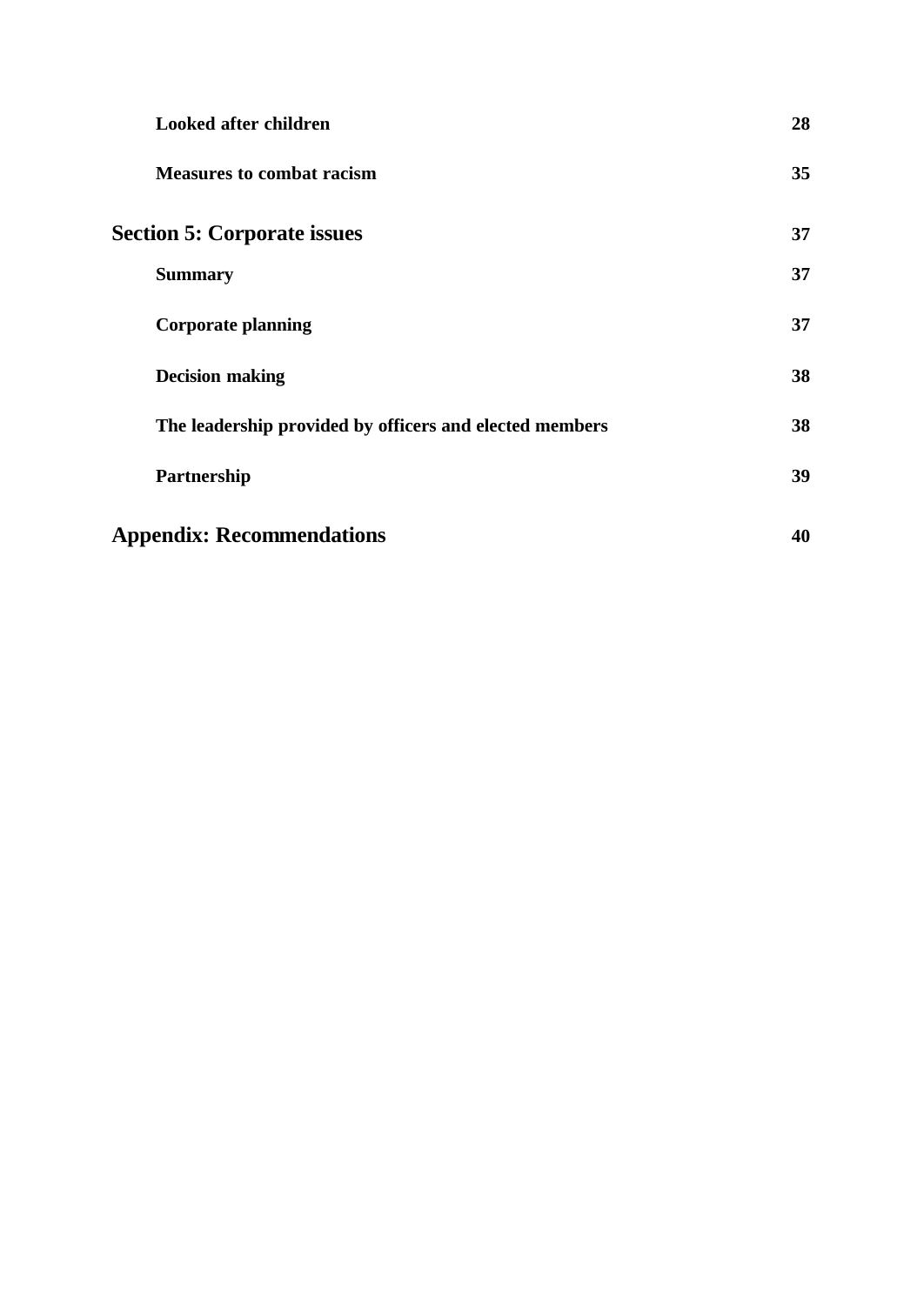# **Basic information about the LEA**

| Name of LEA:         | South Tyneside Local Education Authority                                                                                                  |
|----------------------|-------------------------------------------------------------------------------------------------------------------------------------------|
| Address of LEA:      | South Tyneside Metropolitan Borough Council<br>Town Hall and Civic Offices<br><b>Weston Road, South Shields</b><br>Tyne and Wear NE33 2RL |
| Reporting inspector: | David Halligan HMI                                                                                                                        |
| Date of inspection:  | November 2002                                                                                                                             |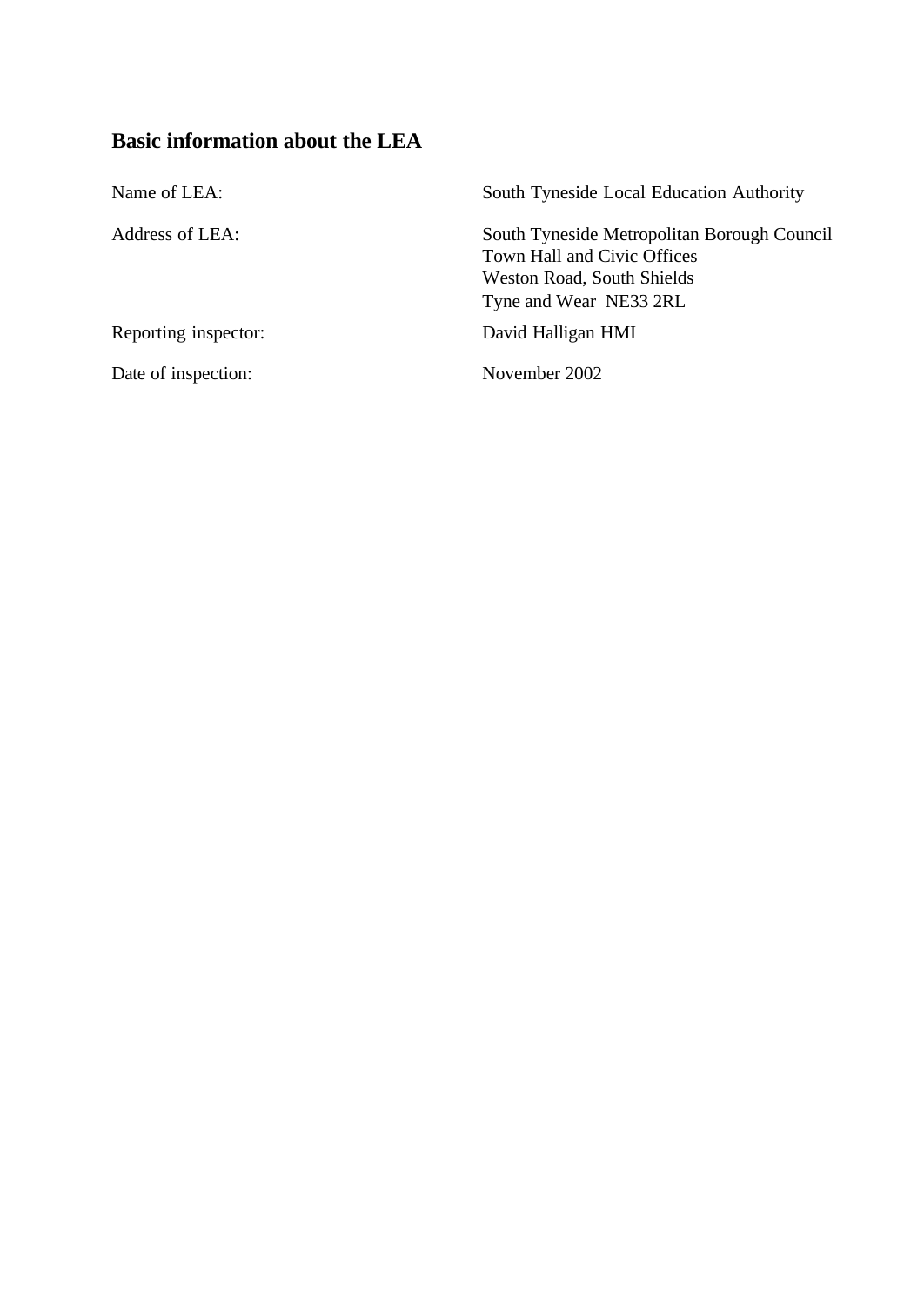# **Introduction**

1. This inspection of South Tyneside local education authority (LEA) was carried out by Ofsted in conjunction with the Audit Commission under section 38 of the Education Act 1997. The inspection used the *Framework for the Inspection of Local Education Authorities (December 2001*). The inspection focused on the effectiveness of the LEA's work to support school improvement. The inspection also took account of the Local Government Act 1999, insofar as it relates to work undertaken by the LEA on Best Value.

2. The inspection was based on a range of material, which included self-evaluation undertaken by the LEA, and data, some of which was provided by the LEA. That material also included school inspection information; HMI monitoring reports and audit reports; documentation from, and discussions with, LEA officers and members; discussions with groups of headteachers and governors; staff in other departments at that local authority; and diocesan representatives. In addition, the inspection team considered the earlier Ofsted/Audit Commission report on this LEA (published in 2001). A questionnaire, seeking views on aspects of the work of the LEA, was circulated to 55 schools, and its results were considered by the inspection team. The response rate to the questionnaire was 71 per cent.

3. Inspection judgements, converted into numerical grades, are used in the comprehensive performance assessment profile for the education service. The Audit Commission published the assessments for each upper tier council on 12 December 2002. The judgements from this inspection will be incorporated into the proposed subsequent annual update of the education service scores.

4. Some of the grades are used in the comprehensive performance assessment profile for the education service. It is intended that the comprehensive performance assessment (CPA) for education will be updated annually so the grades from this inspection will contribute to the next annual assessment.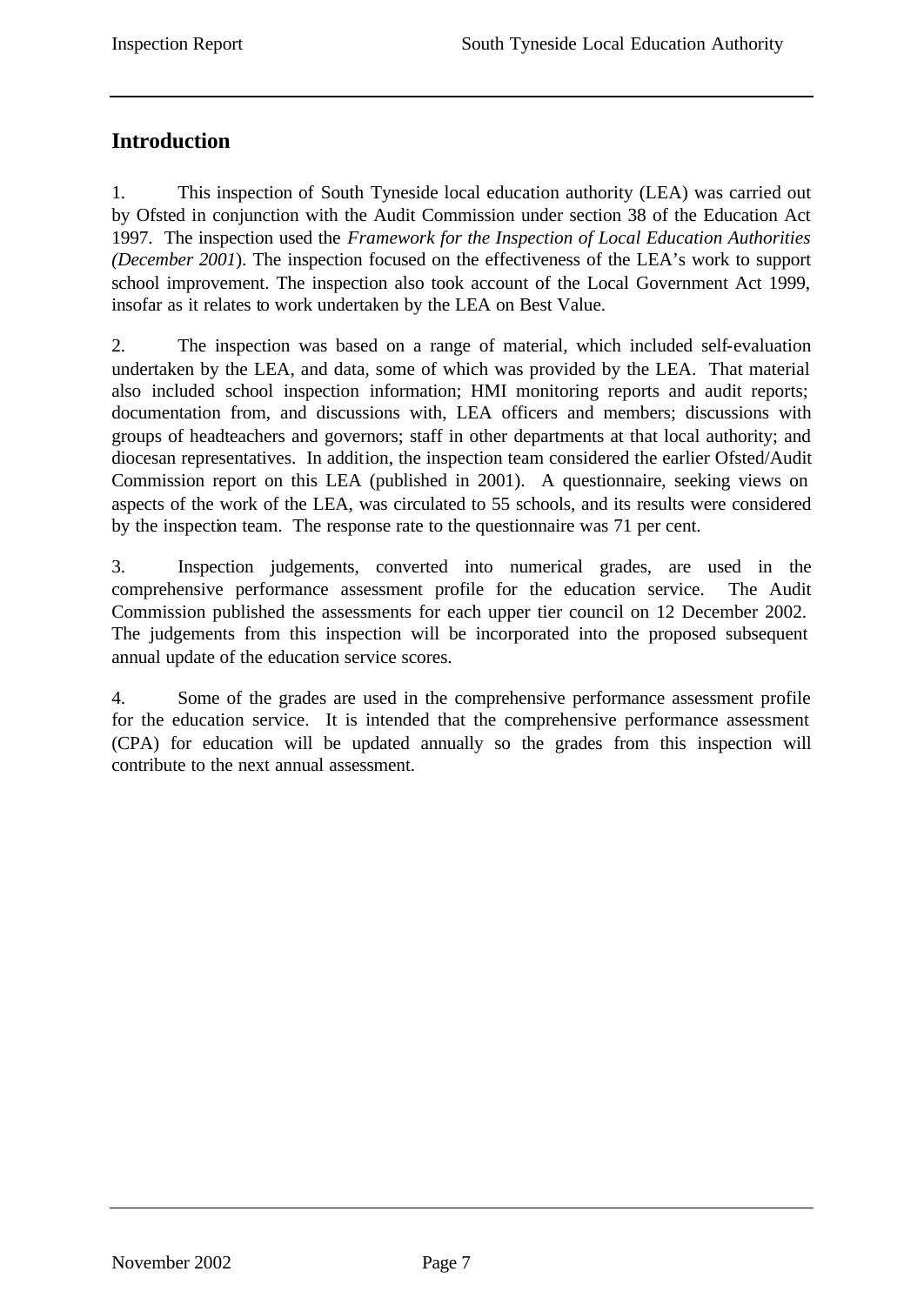# **Commentary**

5. Since the first inspection just two years ago, the social and economic context of South Tyneside is, not surprisingly, little changed. Its difficulties and disadvantages remain. It is an area of extensive relative and absolute poverty. The size of its population is falling. This has given rise to a need to reorganise school provision.

6. Against this background, the schools have shown some success in bringing about a rise in academic standards. Results are generally better than in similar authorities and at the ages of 7, 11 and 14, test performance has improved, frequently at a rate faster than nationally. Even so, the LEA is unlikely to reach its targets for 2004 and in the General Certificate of Secondary Education (GCSE) the proportion of pupils gaining five or more passes at grades A\* to C has been stubbornly difficult to shift in the long-term, notwithstanding the single year's improvement in 2002.

7. The first inspection found serious weakness in the council's corporate arrangements and in the strategic management of its education service. Since then there has been much change for the better. New officers have been appointed. Political and administrative structures have been reorganised. Most importantly, the council as a whole and the delivery of its functions as an LEA have a new and purposeful strategic direction.

8. Education has a clear and prominent place in the council's priorities. A crucial development has been the new medium-term financial strategy which makes spending follow policy, rather than history and so has increased spending on education. The other crucial development has been improvement in the management and the effectiveness of the education service. The LEA is now playing a part in raising standards in the schools.

9. All functions were inspected but those which were satisfactory or good in the first inspection, and which the LEA's assessment show to be unchanged, were not subject to fieldwork in this inspection. Of those receiving fieldwork, the following are now good:

- support for schools causing concern;
- the promotion of social inclusion; and
- support for looked after children.

The LEAs provision for health, safety, welfare and child protection was not subject to detailed fieldwork but evidence encountered during the inspection showed it too have become good.

These functions are satisfactory:

- providing and implementing a strategy for school improvement;
- monitoring, challenging and intervening in schools, including those which are underperforming.;
- raising standards in literacy, numeracy and Key Stage 3;
- supporting for minority ethnic and Traveller pupils;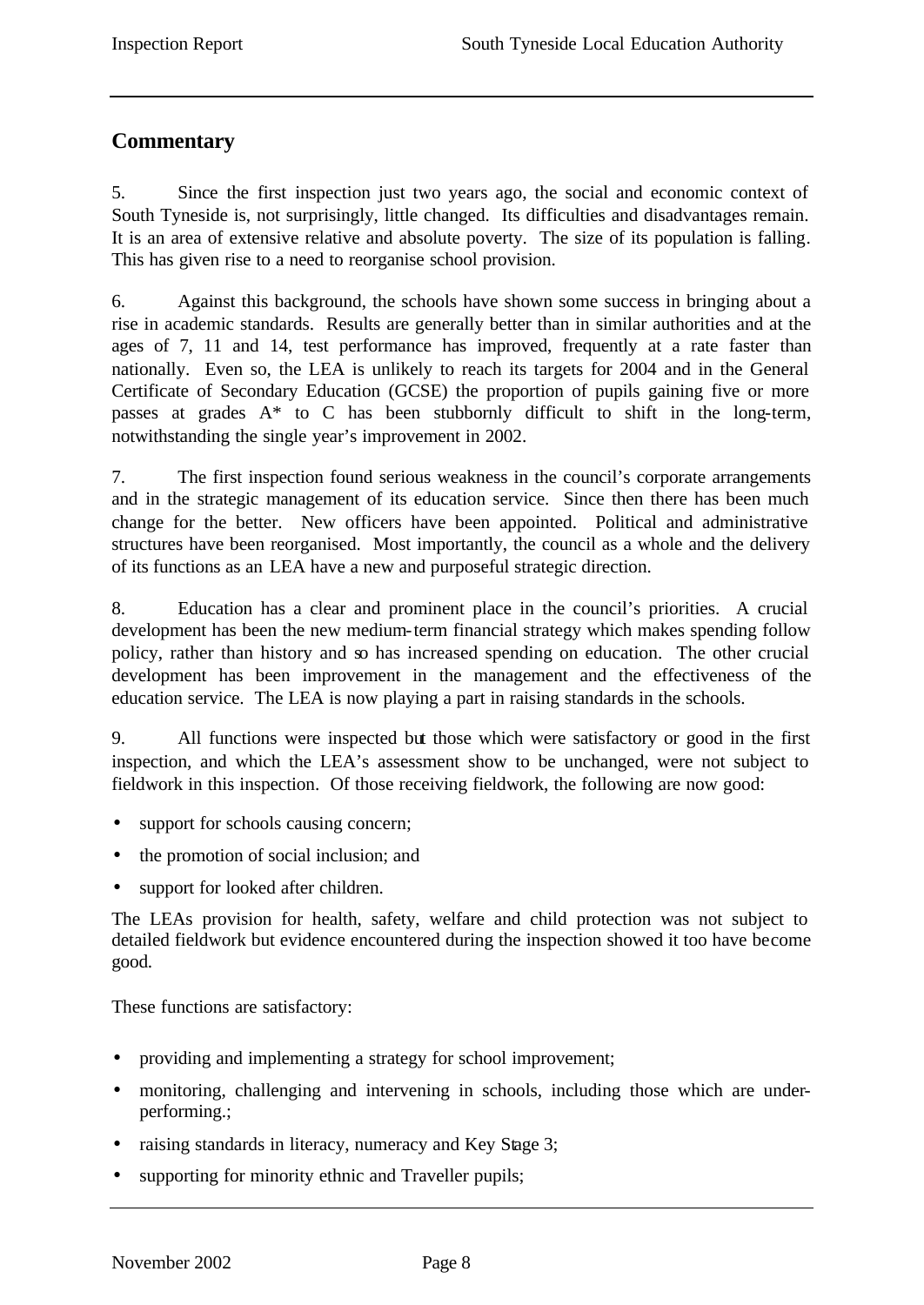- supporting gifted and talented pupils;
- supporting school management;
- support for governors;
- assuring the supply and quality of teachers;
- the management of school improvement services;
- the strategy for Special Educational Needs (SEN);
- supporting school improvement for SEN;
- the provision of school places;
- asset management planning;
- provision for pupils who have no school place;
- combating racism;
- the formulation, implementation and evaluation of corporate plans;
- decision making;
- leadership of members and officers; and
- advice for members.

The following functions are unsatisfactory:

- the effectiveness of management support services;
- providing value for money in SEN support; and
- meeting statutory duties for SEN.

10. These lists present an impressive body of improvement in a short time. Many functions which were weak are now satisfactory and many which were only just satisfactory are now strongly so. In all, nearly three-quarters of the services re-inspected this time had improved.

11. The LEA has a clear determination to improve, evident in the work of both officers and members. It is built into its new systems for management and evaluation and is evident from its success in acting upon nearly all of the recommendations from the first inspection. It is supported by its knowledge of its own strengths and weaknesses, evident in the accuracy of the self-assessment it produced in preparation for this inspection. Its capacity for selfimprovement is evident, particularly in its current drive to improve support for SEN which is based more on its own evaluation of the work than on the findings of the first inspection.

12. The LEA is now satisfactory but has more to do to become good. It is too soon to see the full effects of many of the changes on schools and, in any case, the first inspection left a massive agenda for change. The LEA has not shrunk from tackling difficult issues, for example of school closure and it has more to do to convince some schools, especially primary schools, that it is pursuing the right policies.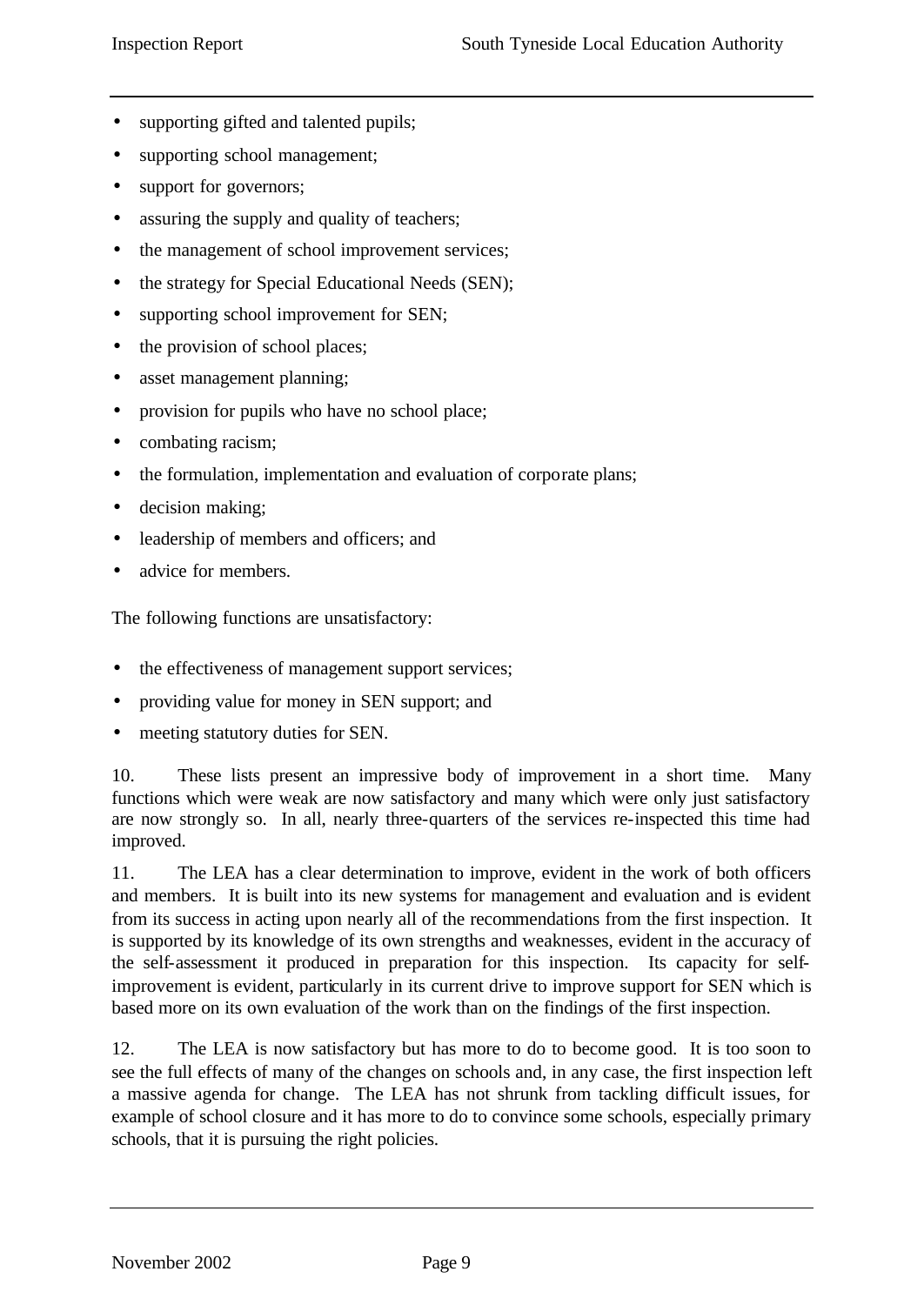13. Given the improvement so far made, the structures, procedures and policies now in place to bring about further change for the better, we are convinced of the LEA's capacity to act on the recommendations made in this report and to improve further.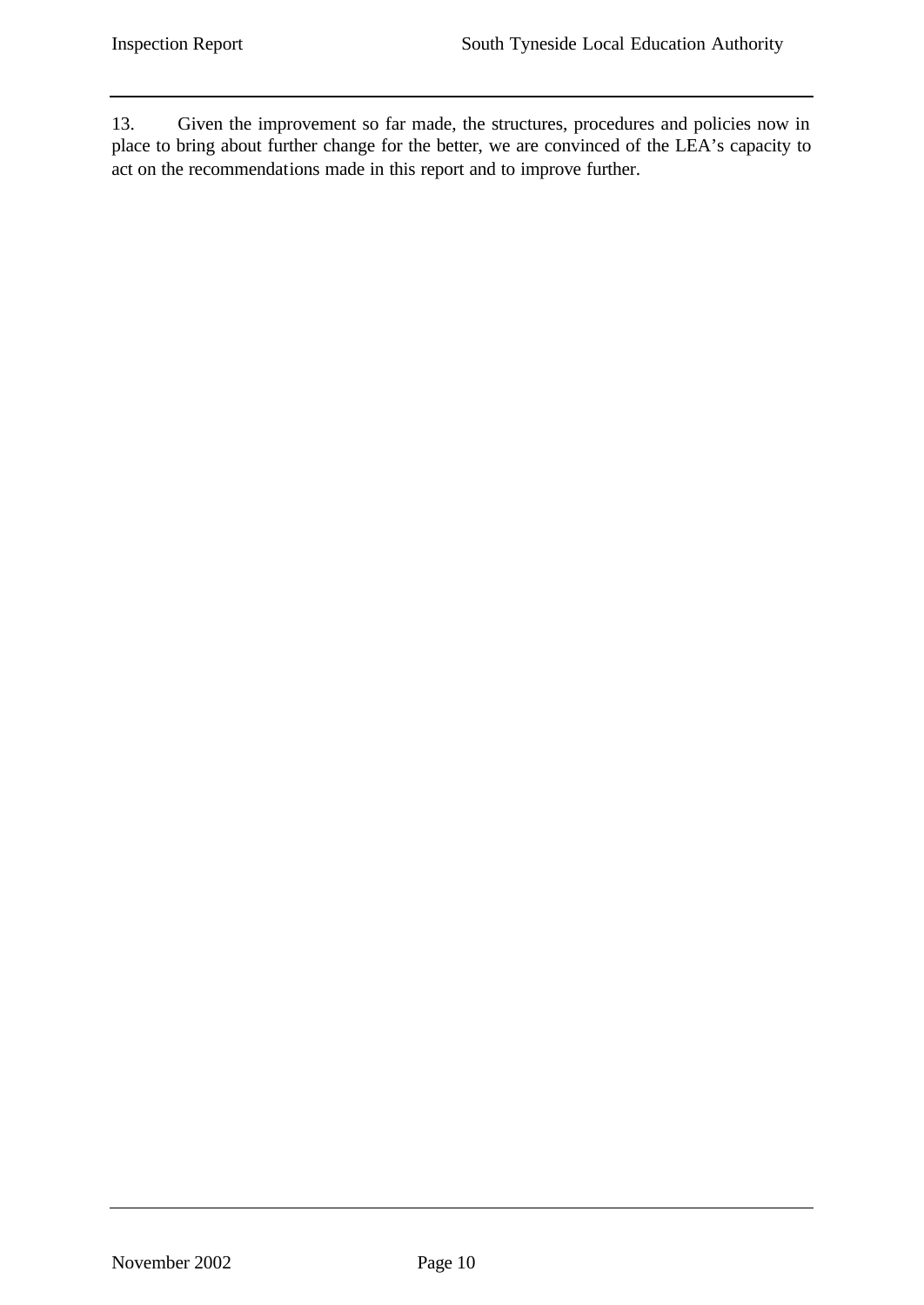# **Section 1: The LEA strategy for school improvement**

# **Context**

14. The Metropolitan borough of South Tyneside serves an area of about 20 square miles on the bank of the river Tyne. Its social and economic characteristics have changed little in the two years since the first inspection. Disadvantage continues to be severe. The LEA's analysis in its Education Development Plan (EDP) shows the area to have the highest rate of unemployment in mainland Britain. In November 2001 it stood at 10.2 per cent, compared to the national three per cent. This same source shows six of the borough's 20 wards to be among the five per cent most deprived areas in England, according to the government's index of multiple deprivation. A further six are among the most deprived 10 per cent.

15. Average incomes are lower than elsewhere in the North East and 40 per cent of the population is wholly or partly dependant on welfare benefits. The percentage of pupils entitled to free school meals is close to that in similar areas but above the national figure. In primary schools the percentage is 35.8, compared with the national 21.6 and in secondary schools it is 24.6, compared with the national 16.8.

16. The percentage of pupils who have a statement of special educational needs is 3.6 per cent. This is in line with the national level. However, the percentage of pupils in special schools is above the national average in primary schools (1.5 compared with 1.0) and well above in secondary schools  $6.5$  compared with 1.8). The percentage of minority ethnic pupils in the schools is low. It is 2.7 per cent.

17. The total population of the borough is approximately 153,000 and the slow decline noted in the last inspection continues. The current school population is 25,326. At the present rate of decline, the EDP shows this reducing by about 5,000 over the next 20 years.

18. The LEA maintains five nursery schools, 56 primary schools, 11 secondary schools, of which only one has a sixth form, and five special schools. The Education Action Zone (EAZ) continues to serve two secondary schools, their 13 main feeder primaries, a special school and a pupil referral unit. Since the last inspection two further action zones have been established under the excellence in cities scheme. They each serve a secondary school and, respectively, three and four primary schools. Since the last inspection, the number of Beacon schools has increased from five to nine, including two secondary schools, one of which has also become a technology college.

# **Performance**

19. The performance of pupils in South Tyneside is in line with national averages except for achievement of the higher grades at GCSE where it is below. Between 1999 and 2001, rates of improvement in English and mathematics at Key Stage 1, Key Stage 2 and Key Stage 3 were above those found nationally.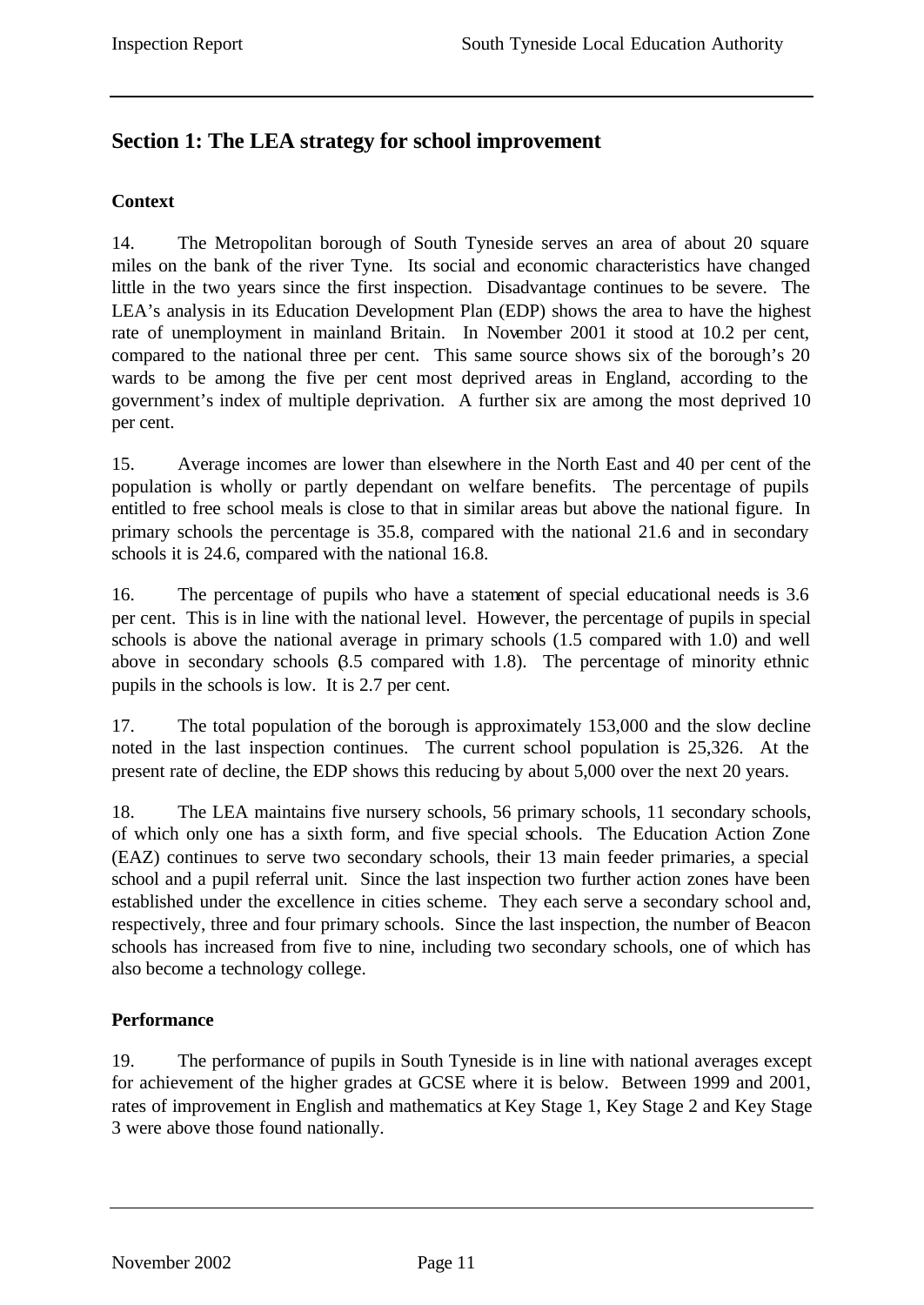20. School inspections show that pupils' attainment on entry to school is below the national average and that of similar authorities<sup>1</sup>, as it was in 1999. In 2001, at the end of Key Stage 1, the proportion of pupils achieving at least Level 2 in reading, writing and mathematics continued to be in line with national averages and was above the averages found in similar authorities.

21. The last inspection showed that, at the end of Key Stage 2, performance in the three core subjects was in line with the national averages and those of similar authorities. In 2001, the proportion of pupils achieving at least Level 4 in English, mathematics and science was above that of similar authorities. It was in line with the national averages in English and science, but above in mathematics. Between 1999 and 2001, the proportion increased by 7.6 per cent in English and 4.2 per cent in mathematics compared to national improvements of 4.6 per cent and 1.7 per cent respectively.

22. In 2001, performance at the end of Key Stage 3 remained in line with the national averages. It was also in line with similar authorities except for English where it was above. In English and mathematics the LEA's pupils made more progress than that found nationally between 1999 and 2002.

23. In the GCSE, results have fluctuated. The proportion of pupils achieving five or more passes at grades  $A^*$  to C is below the national average, although in line with similar authorities. Between 1999 and 2001, this proportion decreased by 0.6 per cent to 40 per cent, compared to a national increase of just over two per cent to 48.4 per cent. However, provisional data for 2002 shows a rise of three per cent. The proportions of pupils achieving five or more grades A\* to G, and of those achieving one such grade, are in line with the national average but above that for similar authorities.

24. Inspection shows that primary schools perform well. In their last inspections, 46 of the 56 schools were good or very good, compared to 7 in 10 nationally. Six of the authority's 11 secondary schools were good; five required some improvement. The proportion of schools managed well or very well was just below that nationally for primary schools but 13 per cent below that for secondary schools.

25. Attendance is in line with national levels at 93.9 per cent in primary schools and 90 per cent in secondary schools, compared with the respective national percentages of 94.3 and 91.4. The level of unauthorised absence is well below the national figure in both primary and secondary schools.

26. In primary schools, the exclusion rate is in line with the national rate and that of similar authorities. However, in secondary schools, the rate remains above the national figure.

l

<sup>&</sup>lt;sup>1</sup> South Tyneside's statistical neighbours are Sunderland, Newcastle-upon-Tyne, Gateshead, Salford, **North Tyneside, Sheffield, Portsmouth, Tameside, Stoke on Trent and Blackpool.**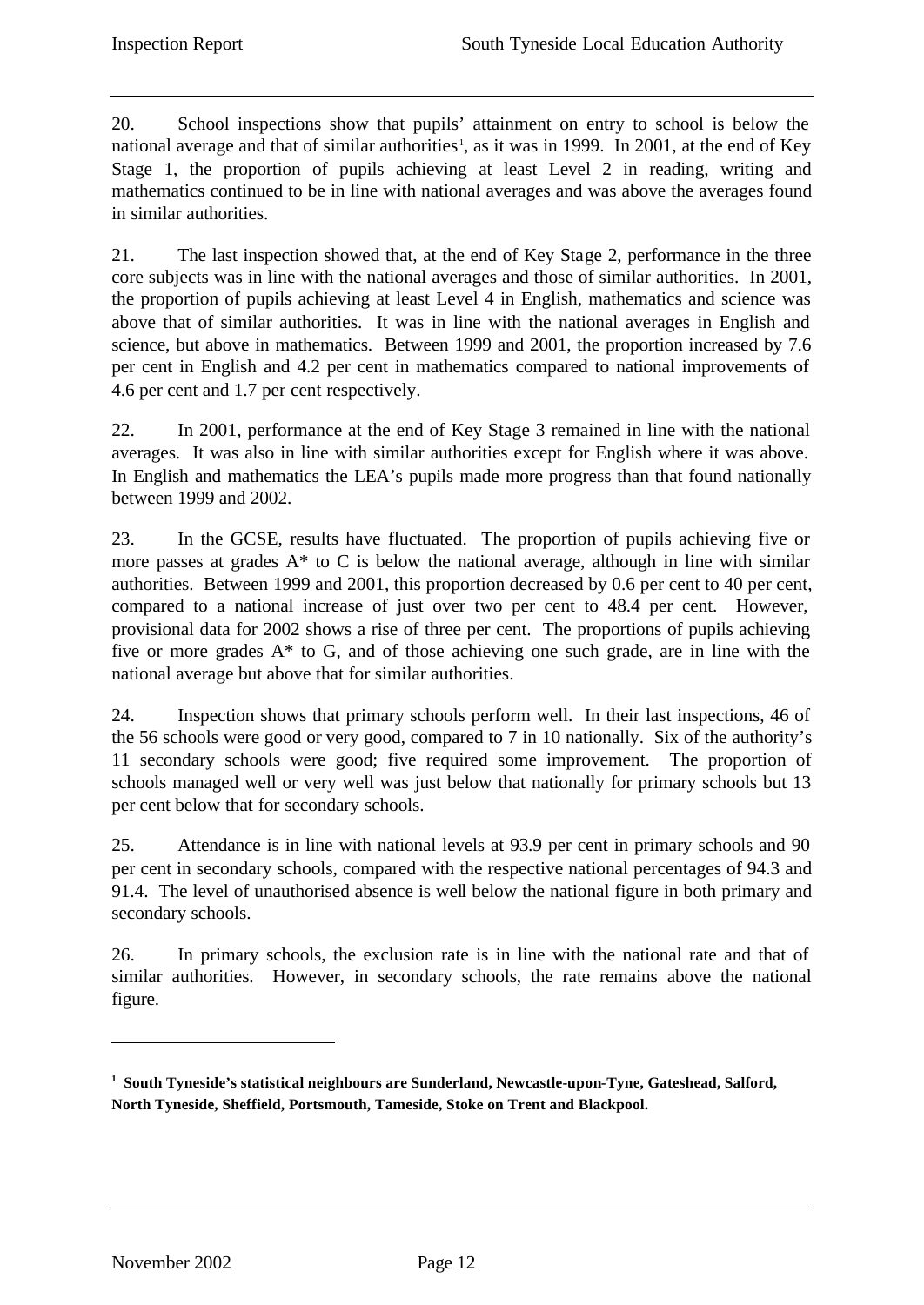# **Funding**

27. South Tyneside's education Standard Spending Assessment (SSA) for 2002/03 is three per cent below the national average but two per cent above the average for similar authorities and for metropolitan authorities. At the time of the last inspection education spending had been below SSA for some years. In 2002/03, as a result of deliberate council policy, it is one per cent above SSA.

28. In total the council is spending 9.3 per cent above SSA in 2002/03. This level of spending has been possible in recent years at a cost to reserves, which, the authority acknowledges, is not sustainable.

29. At the time of the last inspection, the budget for secondary schools was eight per cent below the secondary SSA. The LEA is now committed to bringing this spending up to SSA by 2005/06 and is on course to do so. Secondary budgets have been increased and the total spending is now only four per cent below SSA.

30. The level of delegation in 2002/03 is, at present, below average. It is 86.5 per cent and so below the Department for Education and Skills target which is 87 per cent.

| $\pounds$ per pupil     | South<br>Tyneside | <b>Statistical</b><br>neighbours | Met districts | England |
|-------------------------|-------------------|----------------------------------|---------------|---------|
| Strategic management    | 73                | 90                               | 82            | 74      |
| Special education       | 123               | 106                              | 101           | 103     |
| School improvement      | 54                | 31                               | 27            | 28      |
| Access (exc. Transport) | 56                | 48                               | 51            | 48      |

The main areas of central spending are:

31. School improvement costs increased significantly in 2002/03 and are substantially above average, approximately double the average for metropolitan districts and England as a whole. However, the staffing costs of the function are not significantly out of line with other authorities and the high reported cost has been produced partly by the way the LEA has coded its expenditure.

32. In common with other authorities the LEA's capital expenditure has increased substantially in recent years. Over the past six years, it has grown at an average of 40 per cent each year and by fivefold overall, from £2.2 million in 1997/98 to £11.8 million in 2002/03.

33. South Tyneside has continued to be successful in attracting a wide range of additional external funding. Within the education sector, the LEA benefits from the Excellence in Cities (EiC) initiative and an EAZ is in place. Wider council programmes, such as the Single Regeneration Budget and the Neighbourhood Renewal Fund, have significant education components.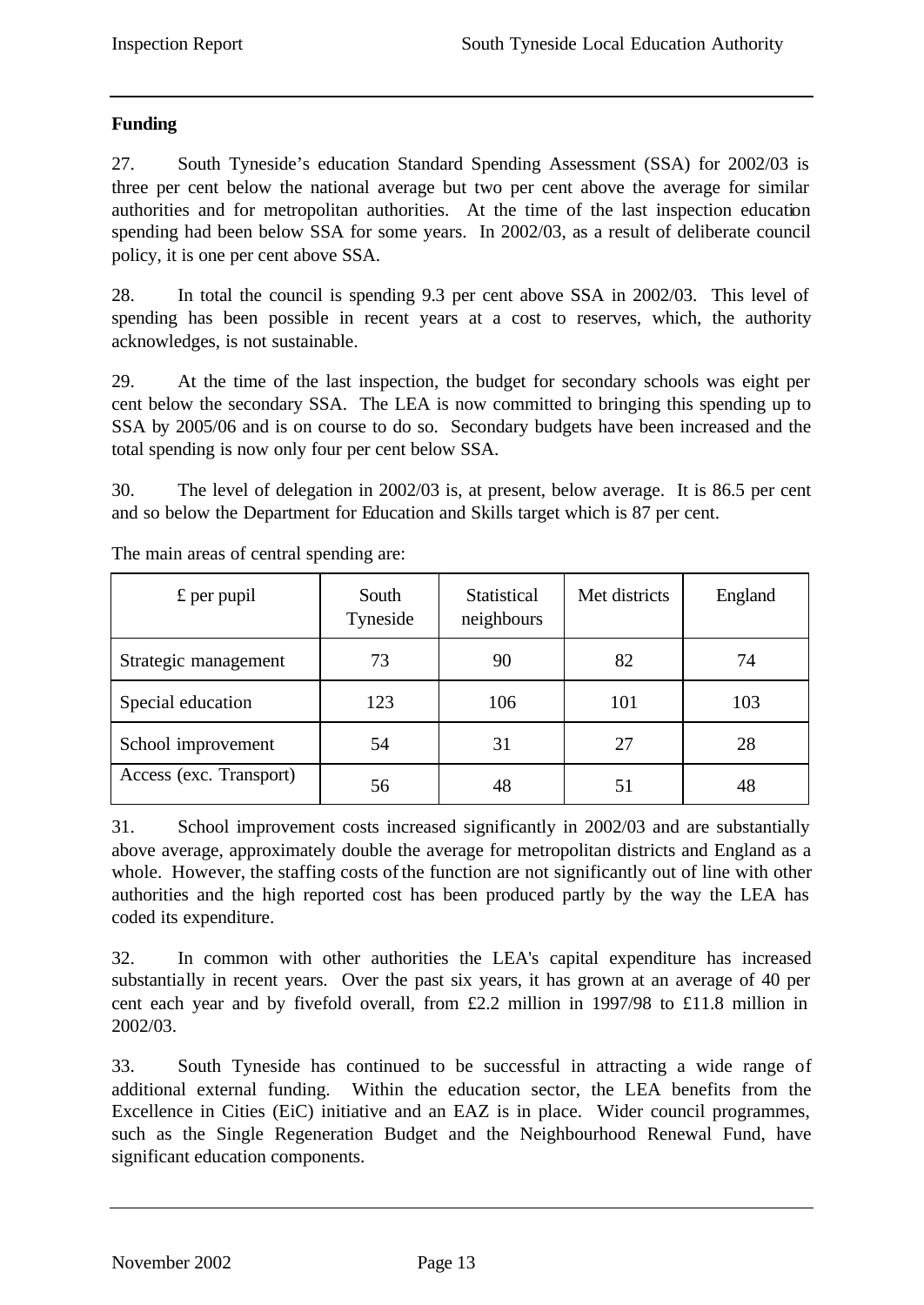# **Council structure**

34. The council has 60 members. Fifty are Labour, six are Liberal Democrats and three are Progressives. One seat is vacant. Since the first inspection, the reformed political structure has been further modified and the executive committee now consists of 10 members. They are the leader and deputy leader, five members carrying responsibilities for each of the council's directorates, one of which is lifelong learning and leisure, and three members with responsibilities for the council's corporate priorities, namely the environment, social inclusion and community safety. This structure of political leadership is successful in providing clear political direction for the council's services at the same time as ensuring that corporate priorities are delivered through those services.

35. At the time of the first inspection, the scrutiny function had only just been established and was ineffective. It too has now been reorganised and a lifelong learning and leisure scrutiny committee has been set up. It is working effectively.

36. The inspection report recommended the review of the education department's management structure. The department has gone beyond the recommendation, by not only reviewing the structure but also reforming it and making it more effective.

# **The LEA strategy for school improvement**

37. The EDP for 2002/2007 is good plan, albeit a complex one. The actions to be taken are specified in great detail and are numerous. This is a sound strategy, given the previously poor quality of school improvement work.

38. The plan is based on a detailed audit and, in particular, on a frank and realistic critique of the first EDP. The audit makes good use of Ofsted inspections and a wide range of performance information, to justify a demanding programme. The targets set are very challenging. The national priorities are dealt with fully, and the identification of information and communications technology (ICT) as a local priority is justified by evidence, although it does overlap with other priorities.

39. The plans show a clear logic leading from priorities to activities, targets and success criteria. Responsibilities, timescales and procedures for monitoring and evaluation are carefully set out. Satisfactory attention is given to SEN and to the performance of underachieving groups; in general, the targeting of planned actions is detailed and highly focused. The plan's careful and, in many respects, imaginative emphasis on broadening approaches to teaching and learning is a considerable strength.

40. The EDP is supplemented by plans in the school improvement strategy and handbook which set out more detailed procedures for action on the EDP. The plan itself is also cross-referenced to the authority's use of EiC which is the other main strand of the school improvement strategy.

41. The EiC programme had a hesitant start. The work was originally scheduled to begin in September 2000 but was delayed because the DfES judged the action plans inadequate. Revised plans were submitted and approved by the DfES. Eventually, the various strands were introduced in stages, beginning with the gifted and talented strand in the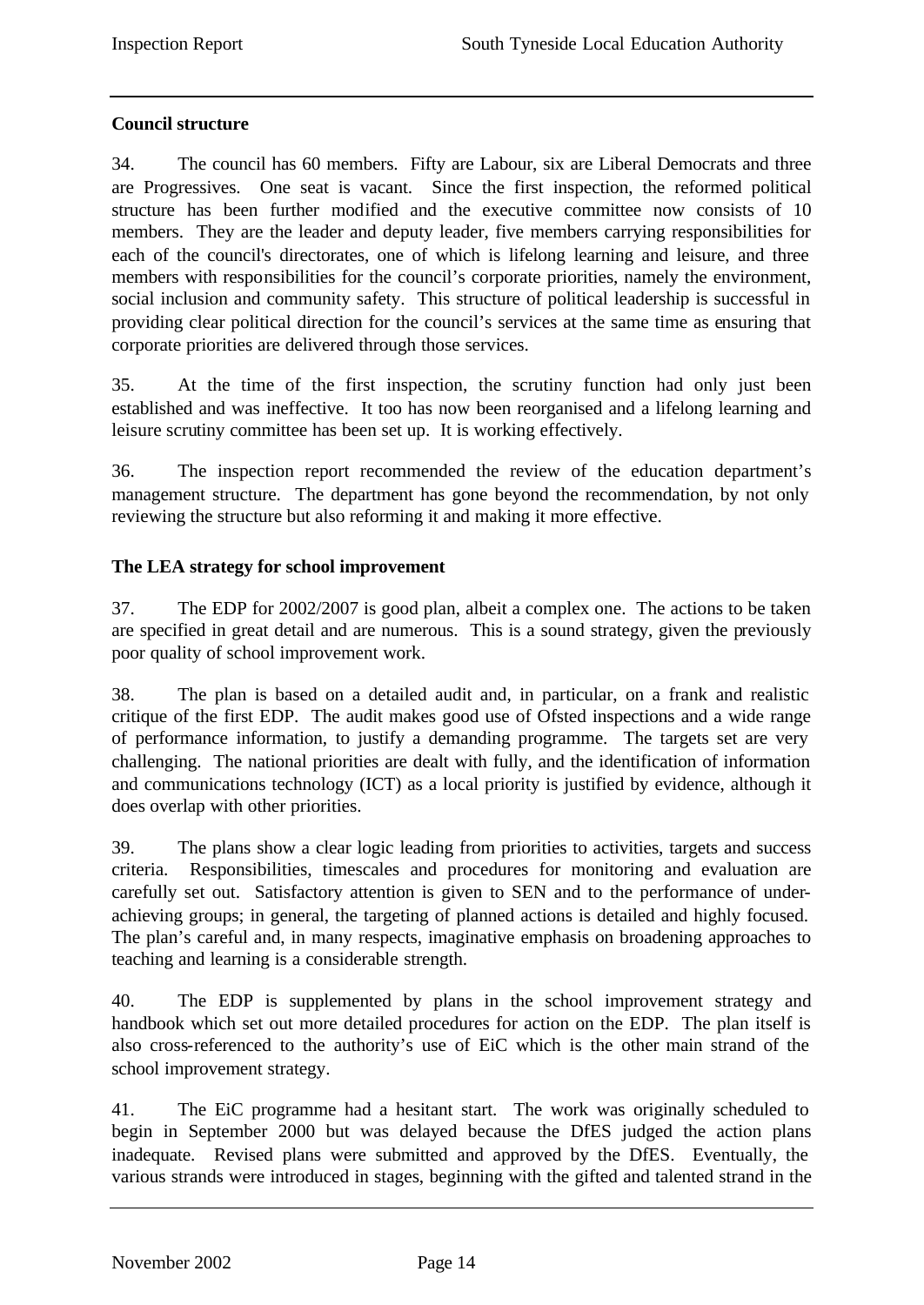summer term of 2001, the introduction only being completed in September 2002, when the city learning centre was opened.

42. The improved plans are clear and systematic but are weak in their treatment of attainment. They rarely show a logical connection between the activities and outcomes in pupils' attainment, and they rarely use measures of attainment as criteria for judging the plans' successful implementation.

# **The progress on implementing the LEA's strategy for school improvement including the EDP**

43. The LEA has made reasonable progress in implementing its strategy for school improvement. The implementation of the first EDP was weak and, when the current senior officers took up post, they reached a sensible decision, given the level of vacancies and new appointments, to keep to its stated outcomes but to be flexible about details and timings. The new EDP is being implemented according to plan.

44. Some of the attainment targets have proved a problem. The targets set were very challenging and, although attainment has improved, in 2001 the LEA missed its Key Stage 2 English target of 79 per cent by 3.5 per cent. It met its target of 74 per cent in mathematics. Provisional results for 2002 show shortfalls of nine and two per cent against the 2002 targets for English and mathematics. The LEA is unlikely to meet the 2004 target for English of 87 per cent or the mathematics of 85 per cent.

45. In the GCSE, the 2001 target for five or more A\* to C grades was 43.5 per cent. It was missed by 3.8 per cent. Despite the 2002 rise, the 2004 target, which is 52 per cent, is unlikely to be met. The  $A^*$  to G targets have been met.

46. The number of new permanent exclusions has fallen to 40, exceeding the target of 56. The LEA has also achieved its target to reduce unauthorised absence in secondary schools to 0.4 per cent but it failed to meet its very challenging target of 0.1 per cent in primary schools.

47. The first EDP had seven priorities. In matters other than meeting academic targets progress has been satisfactory but inconsistent. Significant improvement has been made in the identification of, and intervention in, schools causing concern: these are now good. There has also been progress in support for literacy and numeracy. The Key Stage 3 strategy, the EiC initiative, the new Behaviour Support Plan, support for looked after children and support for pupils of minority ethnic origin, have contributed to reasonable progress in the priority relating to increasing motivation and participation. Until recently, however, there had been weak progress in supporting schools' self-evaluation. As a result, the matter remains a priority in the current EDP.

48. Evaluation of the first EDP was weak. That of the current one is much improved. Its findings are reported to headteachers for the purpose of validation and then to the lead member for education and the relevant scrutiny committee.

49. Excellence in Cities is now being implemented effectively but the combination of weak planning for improvement in attainment and the very recent introduction of most of the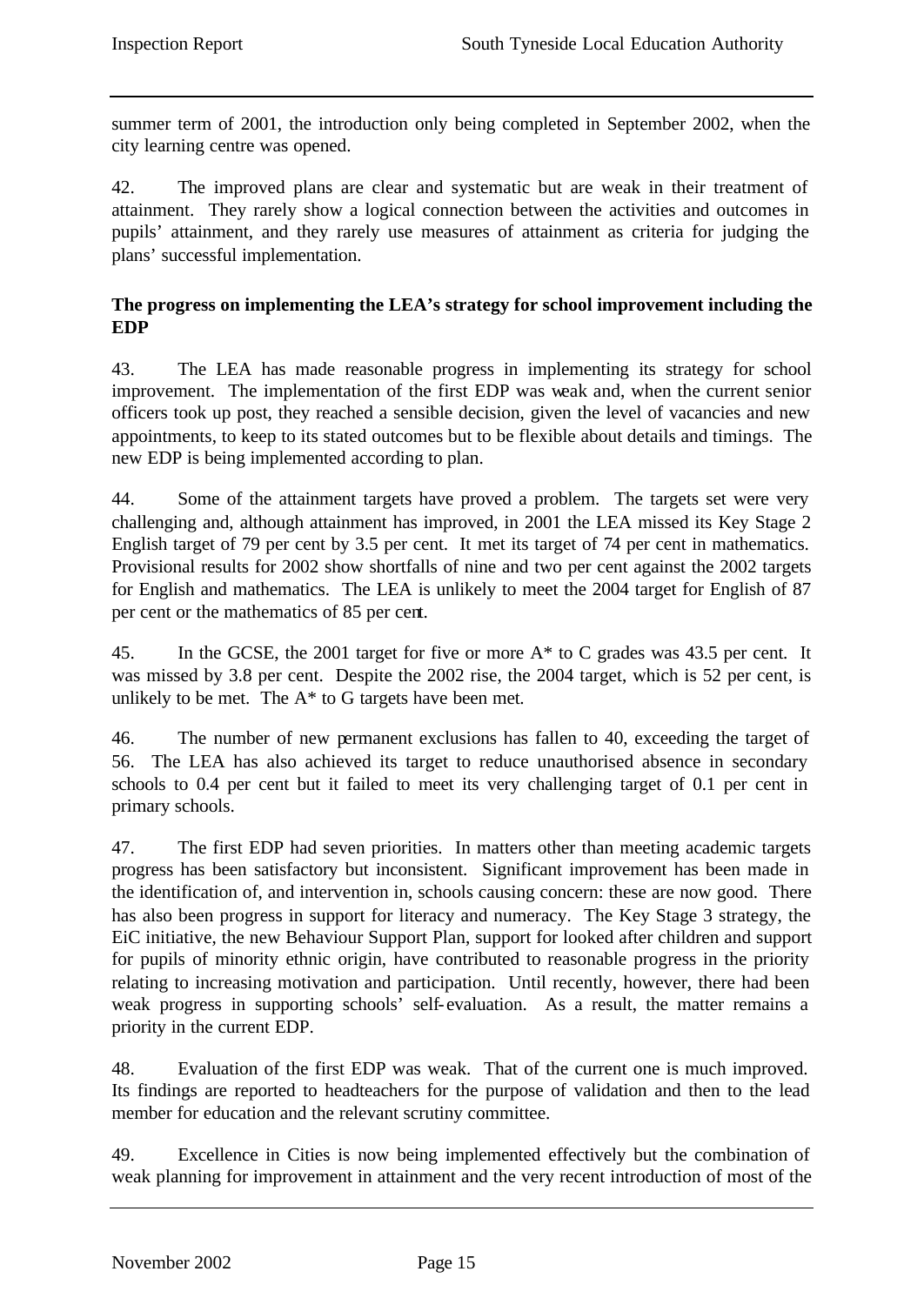activities means that few schools can show improved standards as a consequence of EiC. However, preliminary assessments in three schools are beginning to show benefits for pupils. There is also some good practice. Work in the secondary schools and the primary schools in the EiC action zones is now being used as a basis for the development of the curriculum and policy in the other primary schools in the borough. Beacon and specialist schools are being used to support weak schools and, more generally, as sources of expertise. The city learning centre has already been able to make a contribution to the performing arts. The work has included pupils' producing sound recordings which have been broadcast by a local radio station. Discussions with headteachers during the course of the inspection showed that they value the start made by the LEA in the implementation of EiC.

# **The allocation of resources to priorities**

50. Since the last inspection, the allocation of resources to priorities has improved significantly. It is now satisfactory. The LEA has acted on the recommendations made in the report and improved its financial planning. The increased spending on education over the past two years is the result of the council's newly introduced medium-term financial strategy. That strategy, first introduced in 2002/03 is being further refined for 2003/04 to link further spending plans for education with the council's strategic objectives. Within the education budget, resources are allocated according to the priorities set out in the service plan.

51. The funding formula for schools is uncomplicated and, apart from the low level of secondary funding which is now being redressed, it does not result in serious difficulties for schools. Nevertheless, it is out-of-date and does not fully reflect the present needs of schools.

52. The LEA is presently consulting on delegating a substantial amount of SEN funding. This is a sensible development and is being handled satisfactorily. It will increase the present low overall level of delegation. More generally, consultation with schools on financial planning is satisfactory. It works initially through a representative group of headteachers. Schools get indicative budgets in good time and, in the coming financial year, the schools' budgets will include projections for the following three years.

53. Budgetary control is sound overall and has been significantly strengthened by new, rigorous budget monitoring procedures at departmental and corporate level. Four schools have small deficits. Budget surpluses are larger and increasing. This year almost threequarters of primary schools have a surplus in excess of five per cent, compared with just under half of primary schools in the previous year. School improvement officers are working to ensure that surpluses are only held to pay for planned school development.

# **The promotion of continuous improvement, including Best Value**

54. This aspect of the LEA's work was satisfactory in the last inspection and continues to be so. No fieldwork on it was done in this inspection but, as reported below, significant improvements in corporate planning and evaluation have added to the authority's capacity to promote continuous improvement.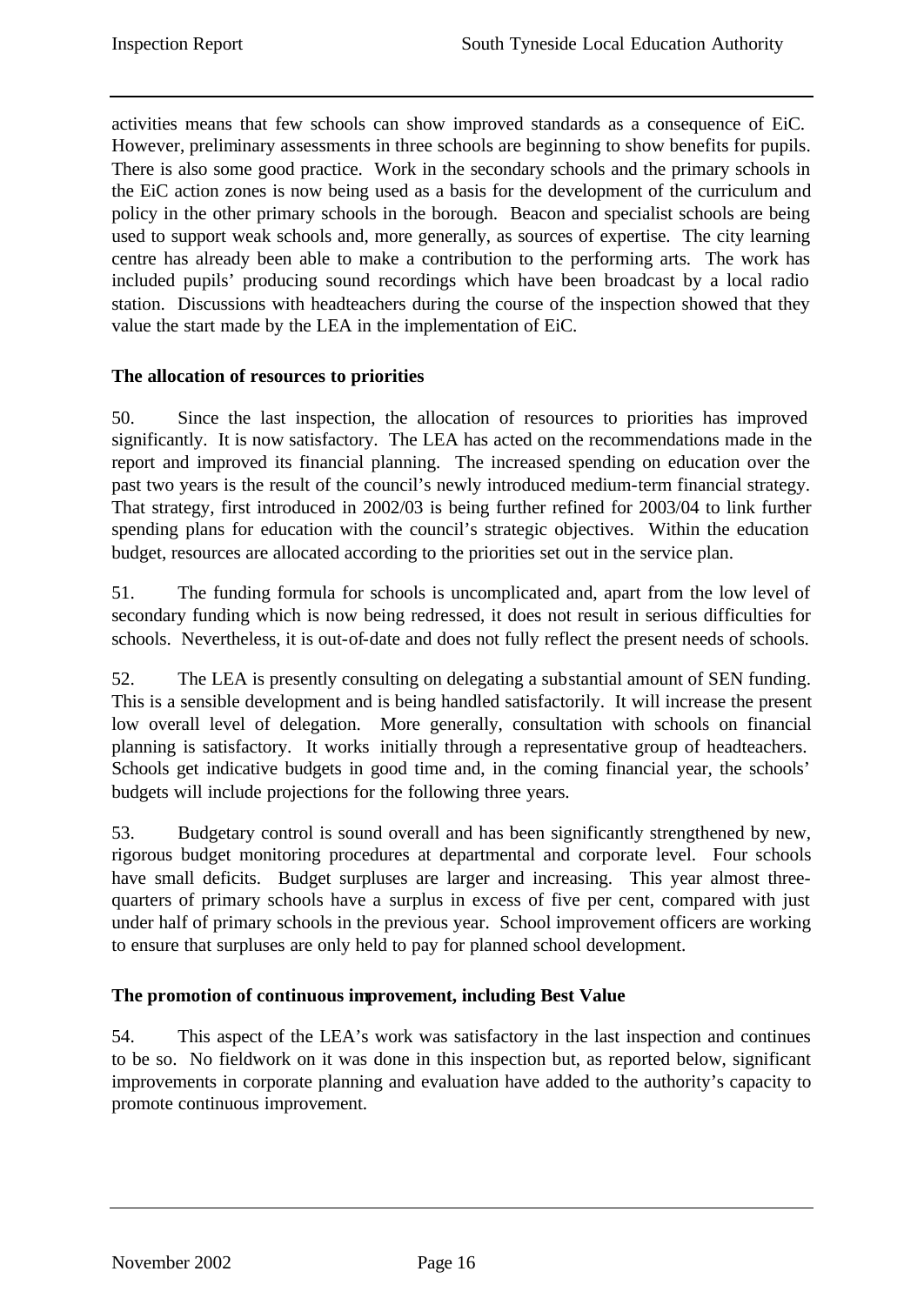#### *Recommendation*

# **In order to improve the support for pupils' attainment being made through EiC:**

• build attainment targets into the activities more systematically and assess the effe cts of the work on standards of attainment.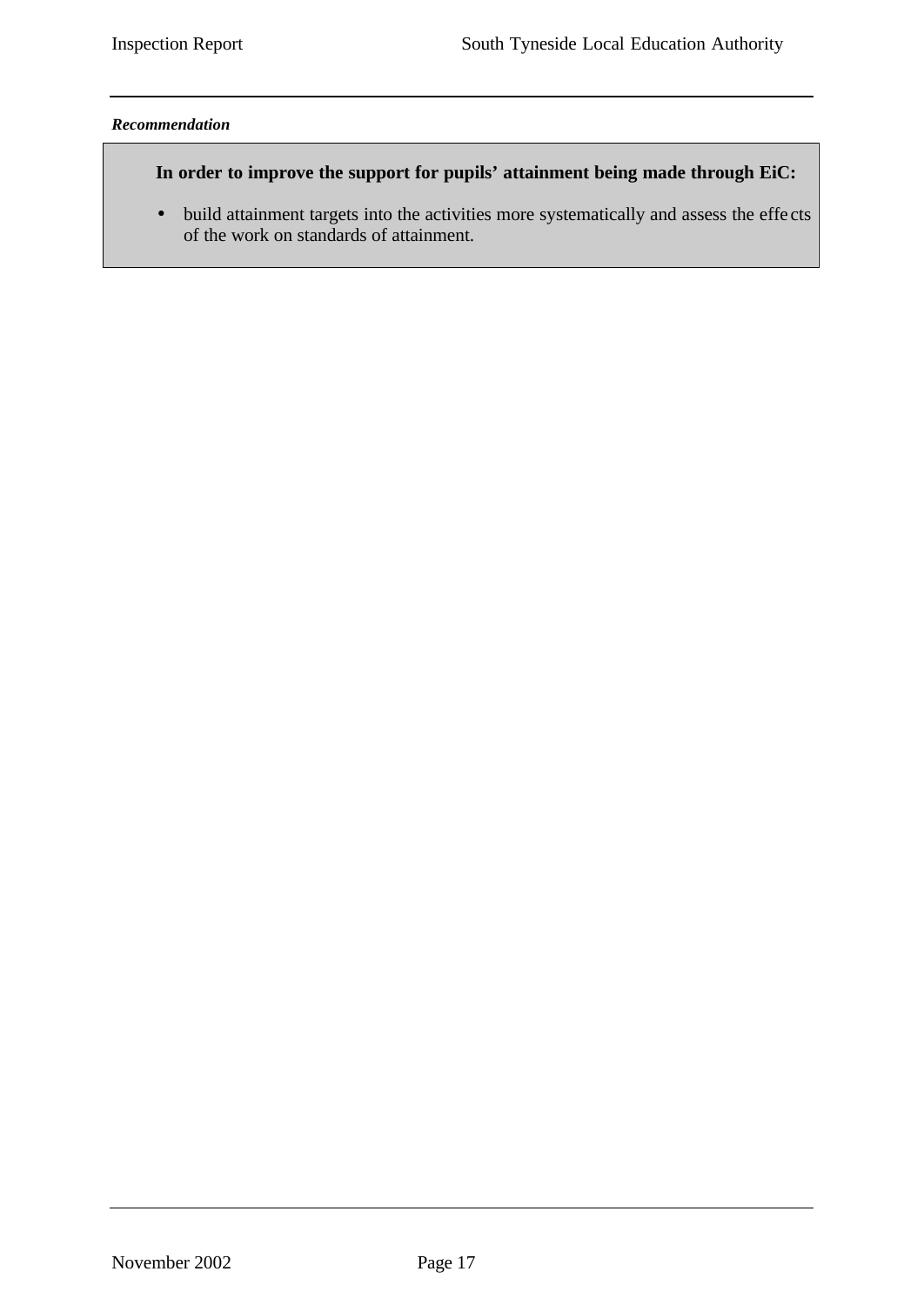# **Section 2: Support for school improvement**

#### **Summary**

55. Since the last inspection this work has improved considerably. The LEA has acted effectively on the recommendations in the report and now directs its support where it is most needed. In this, it makes good use of the information it collects. Its identification of, and intervention in, schools causing concern is now strong. Its capacity to support headteachers, particularly those in secondary schools, is much improved now that it has recruited officers with expertise in primary and in secondary school management. However, arrangements for school management support services are weak.

# **Monitoring, challenge, support and intervention**

56. The first inspection reported that there were many weaknesses in the way the LEA explained this part of its work to schools and that it had failed to respond effectively to the government's requirements for the conduct of relations between LEAs and schools.

57. Significant progress has been made. The LEA's work in the area is now highly satisfactory. The school survey confirms this view. In November 2001, the LEA set out clearly its policies and procedures for monitoring, challenge and support, together with the criteria used to determine the need for any intervention. These are well understood by headteachers and chairs of governing bodies.

58. The LEA is now providing sound support and guidance to schools in developing self-evaluation and most schools are evaluating their own performance. The LEA has also established a system to categorise schools, which determines the amount of any additional, differentiated support to be provided. Policy on schools causing concern is clear and increasingly well understood by schools.

59. Schools understand the system for the allocation of support and when schools want more support, they are encouraged to purchase it from neighbouring authorities or the independent sector. The LEA has issued guidance on alternative providers. From September 2002, schools have also been able purchase additional support from, or brokered by, the LEA through a series of school improvement projects. Many schools want to take up the offer, but headteachers spoken to in the course of the inspection were disappointed in the slow start of the programme.

# **The effectiveness of the LEA's work in monitoring and challenging schools**

60. This work is now highly satisfactory. Monitoring is done systematically, using performance data, schools' self-evaluations and visits to schools by school improvement officers. The LEA uses the information it collects to direct additional support to those schools most in need. Where necessary, officers challenge schools both in the target-setting process and in discussing their self-evaluations.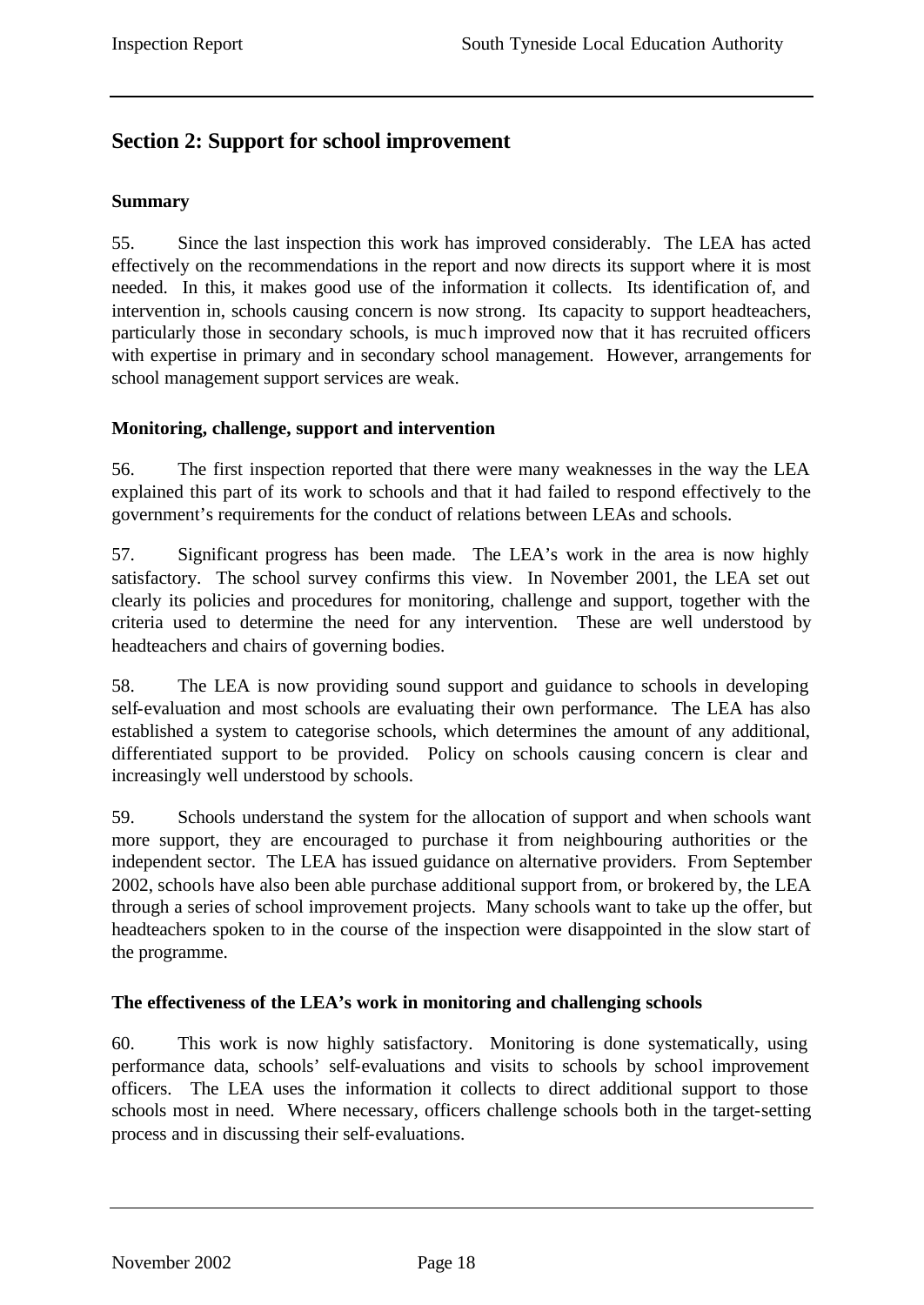61. Monitoring begins with analysis of data about individual schools. This analysis by itself can alert officers to potential concerns in schools. It is available both to schools and to school improvement officers. The schools themselves are provided with a comprehensive range of performance data and all of the new school improvement team have capacity to guide and support schools in the best use of data. Good training and written guidance are also provided for headteachers and governors on its use. The school survey shows both primary and secondary schools rate this work as better than satisfactory. There are, however, weaknesses. There is no local benchmarking of performance data and information on attendance and exclusions is not included. Special schools are less well supported with data and the use of 'P' scales to determine the progress of pupils is weak. In the schools' survey, special schools rated LEA support as poor.

62. Schools not identified as causing concern or in need of additional support are allocated the equivalent of three days support per year for visits by school improvement officers. The LEA is committed to reducing this allocation. The agenda for these visits are known in advance and include issues identified by both the LEA and the school. Notes of visit are made available to headteachers and chairs of governing bodies and provide useful feedback. There is a clear focus on school improvement through self-evaluation, although the LEA recognises that further work is required to secure consistently effective work in all schools.

# **The effectiveness of the LEA's work with under-performing schools**

63. In 1999, the LEA's work with schools causing concern was satisfactory. It is now good.

64. Currently one primary school, identified in November 2000, is subject to special measures. The LEA expects it to be removed from this category by the spring of 2003. No schools have been placed in special measures or found to have serious weaknesses since July 2001. Recent visits by HMI have found improvement in the LEA's approach which is having positive effects and, in addition, one primary school, which was found to be underachieving, is making good progress. One secondary school has been designated a school facing challenging circumstances.

65. The LEA's clear policy on intervention differentiates effectively between schools according to need. The policy uses five levels of concern. Schools at level one are, in the main, those experiencing temporary difficulties; they receive up to five extra days of support. Schools in special measures are at level five and receive an indicative allocation of 25 extra days of support.

66. For each school on the register, a support group is convened which includes the headteacher, the chair of governors, the school improvement officer and other relevant officers. The group is responsible for co-ordinating support, drawing on resources and expertise from across the department, and for checking progress against the school's action plan. Difficulties are tackled promptly.

67. School improvement officers meet each term with a senior officer to review the progress of all schools on the register. Reports from this meeting go to the lead member for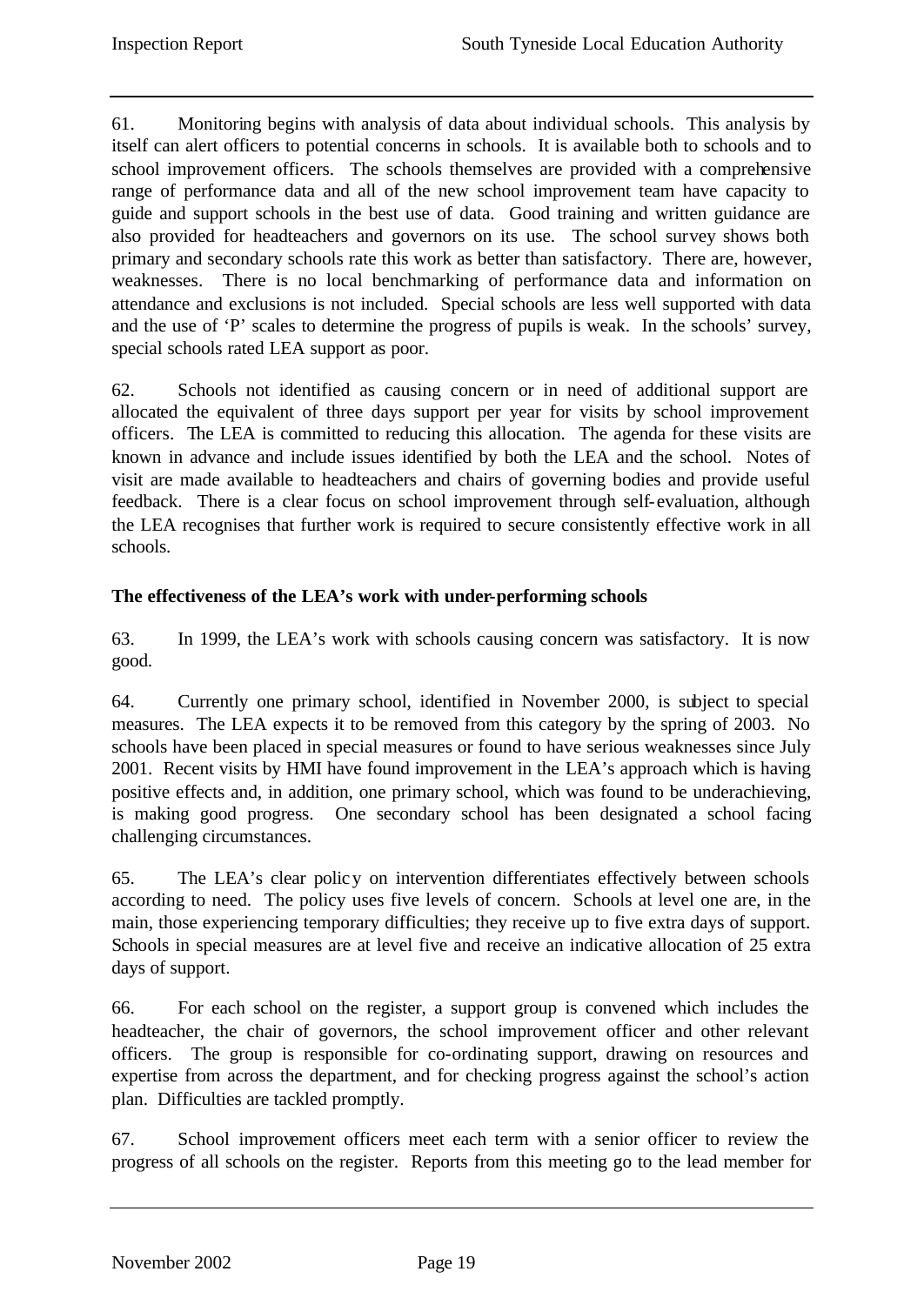education and to the relevant scrutiny committee. Officers see the termly meetings as opportunities to adjust the level of support in particular schools or to identify concerns in other schools. However, the policy and guidance document does not show how the LEA plans the reduction in its support as the school improves.

68. The LEA has not had cause to use the full range of its legal powers on schools causing concern. However, it has appointed additional governors to schools at levels four and five.

# **Support for literacy**

69. The last inspection judged that support for literacy was highly satisfactory; it remains so. Nevertheless, the 2004 target for Key Stage 2 is unlikely to be met.

70. Support to schools in raising standards in English is well-managed. A senior adviser, appointed in November 2001, co-ordinates the literacy, numeracy and Key Stage 3 strategies and there is a senior consultant for both the primary and Key Stage 3 literacy strategies. She is supported by a primary consultant with a small team of leading teachers, and a consultant who works at Key Stage 3. She is also responsible for supporting transition between Key Stage 2 and Key Stage 3, summer schools and catch–up programmes.

71. Until recently the LEA has been unable to show how schools were identified for additional support or the effect of this support on levels of performance in the schools. Detailed performance data, together with schools' own self-evaluation, are now being used to identify accurately the needs of schools and to target differentiated levels of support. These are areas where there has been significant recent improvement.

72. The LEA organises regular network meetings for literacy co-ordinators in schools in order to ensure that all schools benefit from the good practice that exists in the authority. It also organises courses that are available to all schools. The training and support given to schools are of high quality and valued by schools across all phases. Co-ordinators met in the course of this inspection spoke particularly highly of the network meetings and they reported that the links with the EAZ and with Beacon schools, together with the use of leading teachers have made a positive difference to work in classrooms. Good guidance to support the curriculum and improve teaching, especially with regard to boys' writing, has been welcomed by teachers.

# **Support for numeracy**

73. In the last inspection, support for numeracy was satisfactory; it is now highly satisfactory. Despite good progress, the LEA's target of 85 per cent for 2004 is unlikely to be met.

74. The LEA has a clear strategy for raising attainment in mathematics which is set out in the EDP and is well understood by schools. The strategy aims to improve the quality of teaching by, among other things, increasing the effectiveness of teachers' and pupils' use of ICT. It also aims to support pupils' progress across the key stages by developing effective assessment and transfer of data.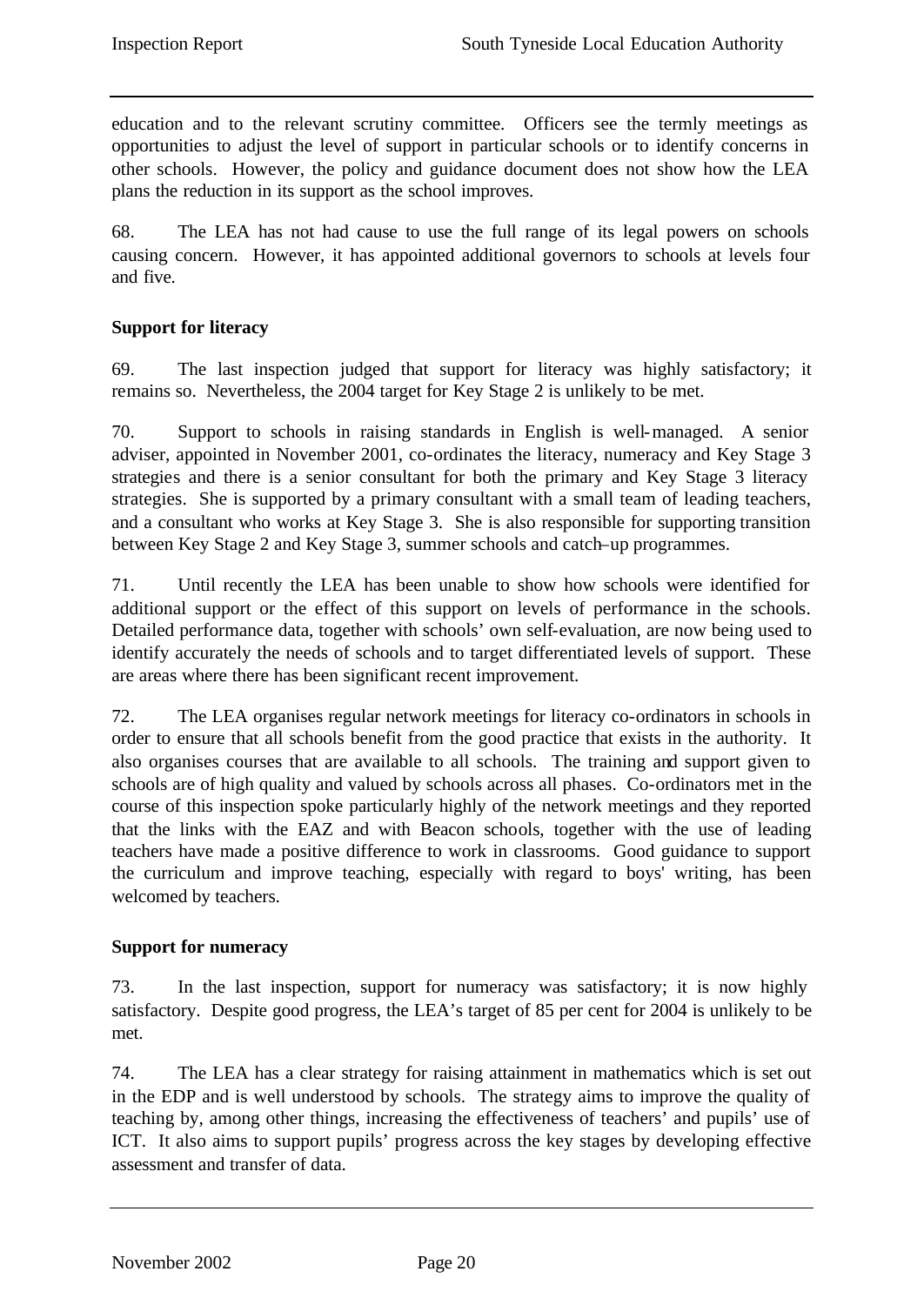75. Support for schools in raising standards in mathematics is well managed by a senior consultant. The numeracy team consists of a primary consultant, a Key Stage 3 consultant and a small group of effective leading mathematics teachers. As in the case of support for literacy, additional support for schools is being increasingly well-targeted as the analysis of schools' needs becomes more detailed and thorough. Currently just under half the primary schools are receiving this support.

76. Schools not receiving additional support benefit from a range of high-quality activities including a well-organised network for mathematics co-ordinators and training events some of which are provided by leading teachers. Training conducted in conjunction with a neighbouring authority has extended teachers' expertise in relation to SEN. Links with related activities promoted by the EAZ continue to be effective. Teachers spoken to reported that they increased confidence and improved skills.

# **Support for information and communication technology (ICT)**

77. Support for ICT is satisfactory as it was at the time of the last inspection. No detailed fieldwork was carried out.

# **Support for raising standards at Key Stage 3**

78. Support for schools to raise standards at Key Stage 3 was not covered in the first inspection. It is satisfactory.

79. Raising attainment in Key Stage 3 is the second priority in the EDP. In 2001, attainment in all three core subjects was in line with that found nationally and the progress made by pupils from Key Stage 2 to Key Stage 3 was also in line. Since 1999, the rate of improvement in English has been above that found nationally. Nevertheless, the LEA's analysis concludes that, based on prior attainment, standards are not high enough. The LEA has a number of concerns that, to a greater or lesser degree, mirror national ones. In English, the gap between the performance of boys and girls at Level 5, widened from seven per cent in 1999 to almost 16 per cent in 2001. The proportion of pupils achieving at the higher levels is below the national average in all core subjects. The LEA is also aware of the need to take steps to increase pupils' motivation.

80. The implementation of the national strategy has provided a sound basis for further improvement. The English and mathematics strands have been introduced into all secondary and special schools. Consultants for the science and ICT strands took up post in September 2002 but the LEA has yet to recruit for to the teaching and learning strand. Some leading teachers have been established for mathematics and work is in underway to identify leading English departments.

81. Support for schools is suitably differentiated and has been allocated on the basis of an analysis of data and schools' self-evaluation. Contracts for additional support are agreed with schools and progress is monitored regularly by the strategy team. School co-ordinators in secondary and special schools report that effective training has made a significant difference to teaching across the curriculum resulting in, among other things, raised expectations on the part of teachers, particularly in relation to boys' achievement. The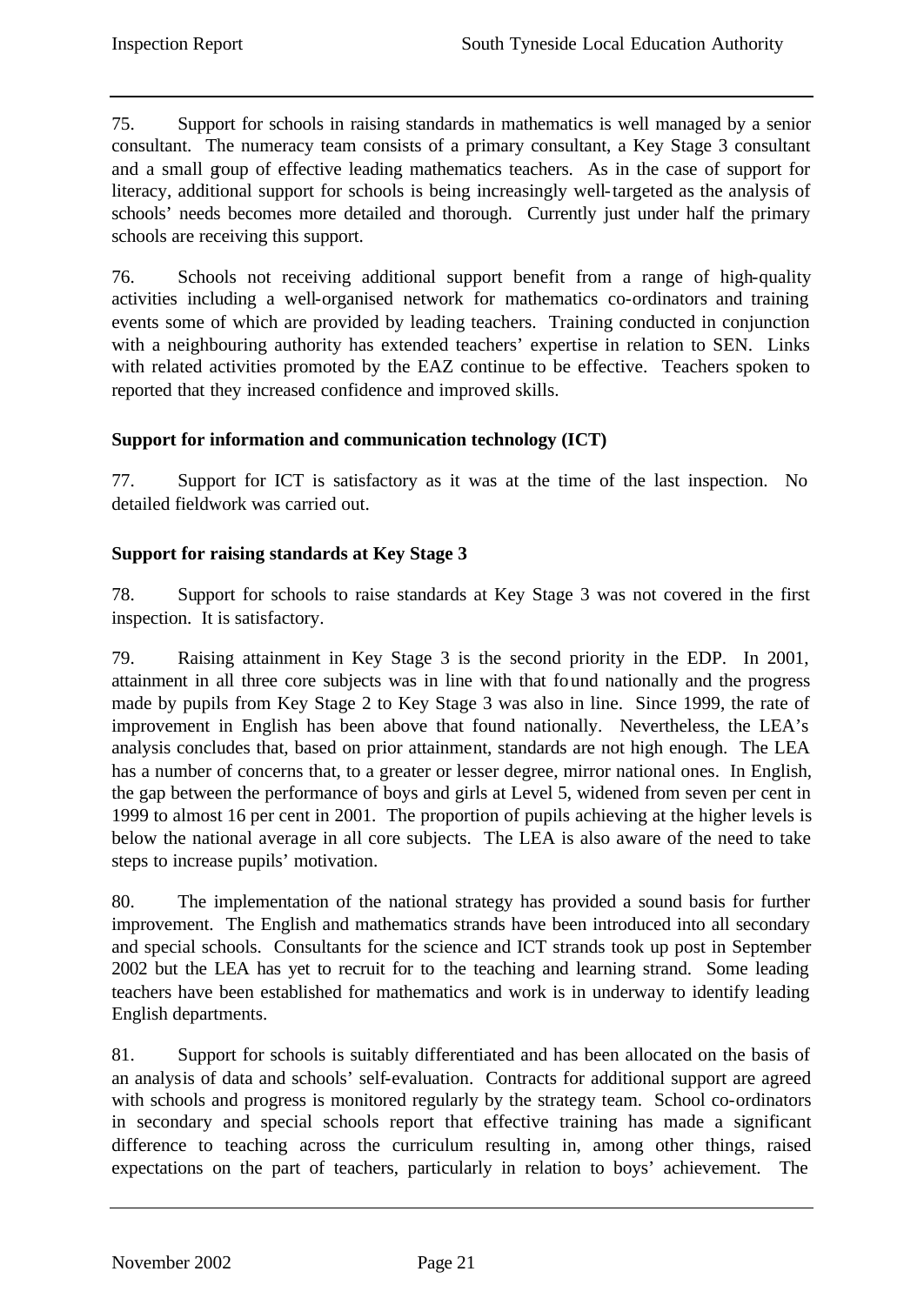dissemination of best practice through liaison with the EAZ and through network meetings for heads of department is particularly effective.

82. A senior adviser is responsible for the co-ordination of this strategy and of the primary literacy and numeracy strategies. This arrangement has promoted consistency between key stages. Teachers from Key Stage 2 and Key Stage 3 have visited each other's classes and attended shared training events. Both primary and secondary school staff value these opportunities.

# **Support for minority ethnic groups including Travellers**

83. This function was unsatisfactory at the time of the last inspection. The report recommended that schools should be supported to enable them to meet the wider needs of minority ethnic pupils, and that both the quality of the support received and the progress made by schools with their Education Minority and Traveller Achievement Grant plans should be monitored and evaluated. These recommendations have been acted on effectively. The function is now fully satisfactory.

84. Minority ethnic pupils form only a small proportion of the school population, significantly below the national average. The majority attend one of three primary schools, and most of these move to a single secondary school, though particularly at the age of 11, there is a trend towards wider dispersal throughout the borough's schools. While there are few schools with no minority ethnic pupils, the large majority have very few.

85. The grant is delegated to schools in relation to numbers and language support need, though for schools with very small numbers support is provided from centrally retained resources. The basis of allocation is familiar to, and supported by, headteachers and governors. An ethnic minorities grant support group has been set up, with joint school and officer membership. Suitable steps to monitor the implementation of schools' action plans have been introduced through regular school improvement officer visits to schools, and a detailed analysis is made of pupils' attainment. Monitoring of attainment, attendance, exclusions and admissions is undertaken centrally in the Pupil Support Unit. While the number of pupils, both in total and in specific ethnic groups, makes comparative measures of attainment difficult to interpret accurately, the LEA is now approaching a position where it can measure individual pupils' progress, and prior attainment is used, as it is with all pupils, as the chief basis for target-setting. The EDP contains suitable targets for minority ethnic groups, and overall the attainment of pupils is similar to that of other pupils in the borough's schools.

86. Although there are no Traveller children in the schools at present, the department is producing a strategy to support any arrivals and, at the time of the inspection, an officer was attending a national conference to help with this development.

# **Support for gifted and talented pupils**

87. The support for gifted and talented pupils is highly satisfactory. This reflects an improvement since the last inspection, when it was satisfactory. There was then significantly less provision in secondary schools than now.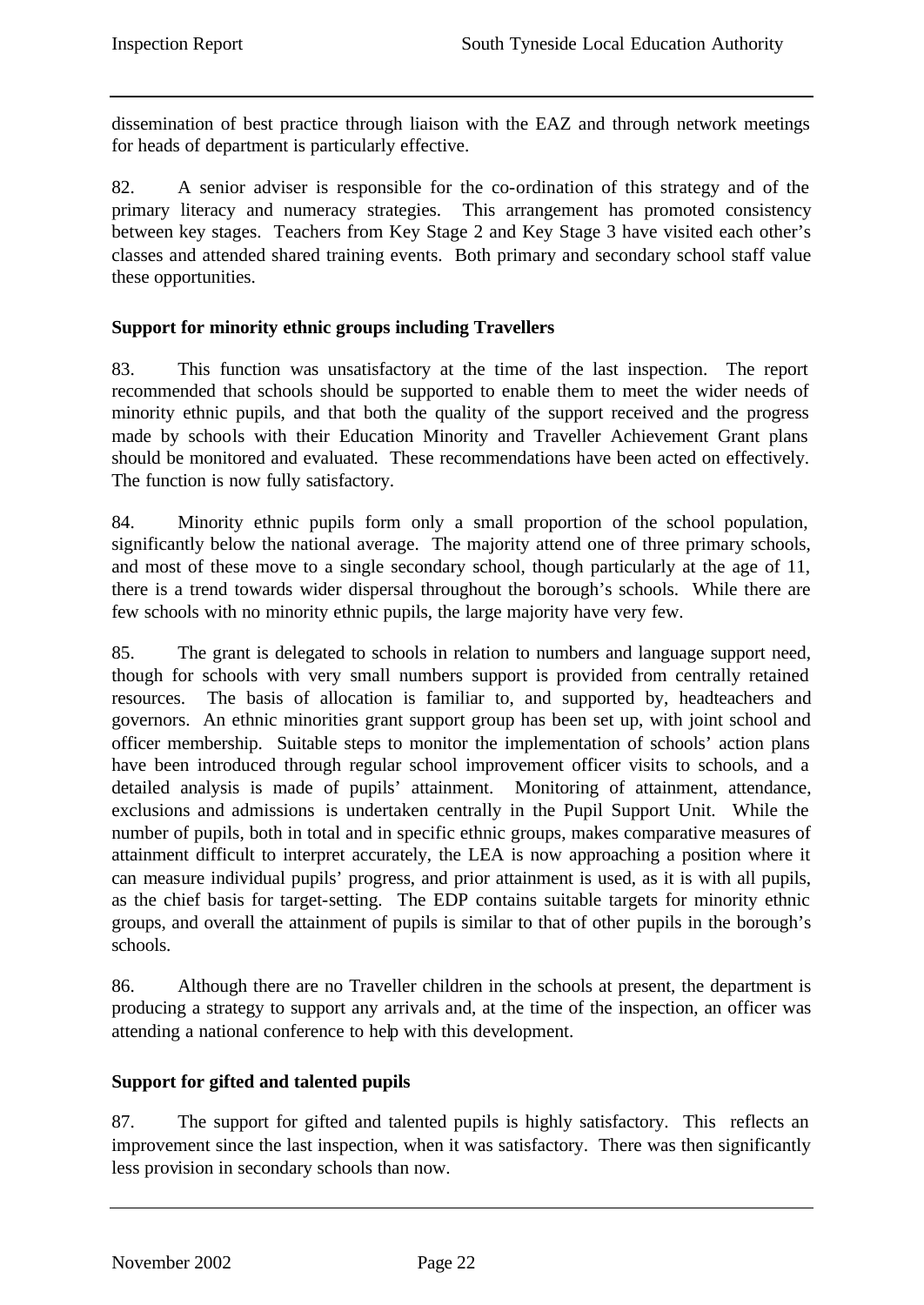88. Since the establishment of the EiC initiative in 2001, a strand co-ordinator for work with gifted and talented children has been appointed and each secondary school has appointed a co-ordinator for this work. All secondary schools have made an audit of their provision, and most have now completed action plans, though some of these are outline plans intended to be refined and incorporated in the overall school action plan at its next revision. The range of activities, both in schools and more widely in the LEA, has expanded significantly in the last year. This year eight summer schools were provided for able pupils in Year 6. School and cluster-based activities have included master-classes for Year 9 pupils during the Easter break, training for core subject teachers, joint projects with business and industry, and pupils participating in creative arts workshops, in addition to extending the curriculum by additional language and classics provision. Beneficial links have been developed with local universities, enabling pupils to work with experts on extended projects on topics such as marine life and volcanoes. The importance and value of working with parents of gifted and talented pupils has also been recognised, and group visits of parents to local universities have been organised to enable them to find out about higher education at first hand, in the belief that this may overcome reluctance to consider this as a post-school possibility for their children.

89. Work with primary schools is just getting under way, and the LEA has secured the part-time services of the EiC strand co-ordinator to stimulate developments in this phase. An audit of provision in primary schools in the EiC EAZ has been undertaken and plans made, and a senior school improvement officer has an overall responsibility for supporting and monitoring developments in primary schools. One of the Beacon secondary schools is already working to support its main contributor primary schools, and the LEA is this term providing a keynote course intended to stimulate developments.

# **Support for school management**

90. Support for school management was poor at the time of the last inspection. Rapid progress has been made to rectify these weaknesses and the support is now satisfactory.

91. The work of the school improvement team is now focused primarily on support for leadership and management in all schools. There is a particular emphasis on those where inspection or LEA monitoring shows them to be weak. However, many of the developments are too recent to assess their impact.

92. The LEA's analysis of inspection reports shows that the most significant and common weaknesses relate to monitoring, evaluation and planning for school development. Support and advice to schools on these issues are made through a range of courses for headteachers and governors and on the regular visits of school improvement officers.

93. The LEA has an effective programme of support for new and acting headteachers offering induction linked to informal mentoring by a colleague headteacher and there is a new induction programme for deputy headteachers. The LEA is now encouraging aspiring and serving headteachers to undertake the national training programmes. There are effective networks of support for subject co-ordinators in primary schools. A two-year, rolling programme of training for middle managers in secondary schools commenced in September 2002. It is being centrally funded by the LEA and delivered by an independent provider in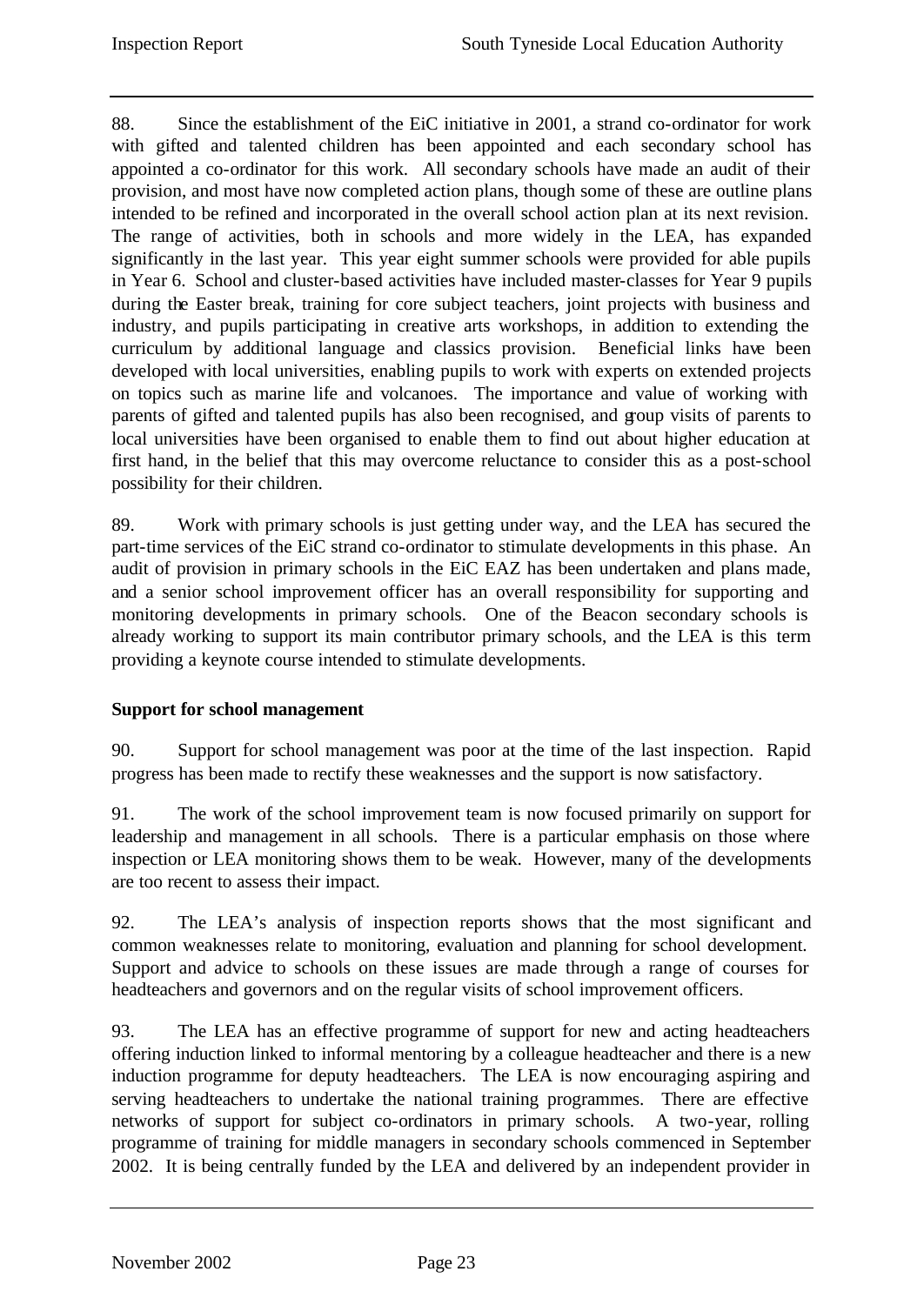partnership with school improvement officers. It is too early for the effects of this work to be apparent.

94. The LEA recognises that it has substantial work to do in preparing headteachers and governors for Best Value. Initial training for senior managers and headteachers took place during the autumn of 2001. Governors have received information on Best Value through training and the governor newsletter but their understanding is variable. Senior managers are given satisfactory advice about purchasing additional professional development services.

# **Support to governors**

95. In 1999, the LEA's support to school governors was highly satisfactory. It continues so, and governors spoken with in the course of the inspection were supportive of the service. Moreover, recent developments have a potential for further improvement. A new support service is responsible for developing policy and strategy on school governance, improving the recruitment of governors, and providing training and clerking services which 97 per cent of schools currently purchase. This new service is located within the school improvement branch in order to emphasise the role of governors in school improvement. Its strategy is well understood by governors.

96. There are currently 57 vacancies for local authority nominees on governing bodies, a vacancy rate of 26 per cent which is above the national average. However, the LEA has undertaken a recruitment campaign and has extended the criteria for eligibility beyond political restrictions. As a result, 31 potential governors have been identified.

97. The LEA provides information for governors through regular and informative newsletters and the director's termly report. Governing bodies also get detailed analyses of pupils' performance. Governors spoken to in the course of this inspection appreciated the clarity of this information which, together with training and support from the LEA, has greatly assisted them in setting targets for attainment. Governors have a sound understanding of the role of the governing body in school self-evaluation.

98. Last year only between a quarter and a third of governors attended training events organised by the LEA. However, feedback from those who did attend was positive. The LEA has recognised that, in order to increase attendance, it must improve further the relevance of training. Officers have undertaken an analysis of the findings of school inspections regarding governor bodies in order to inform this year's training programme. In addition, good quality training is provided to meet the identified needs of individual governing bodies.

# **The effectiveness of services to support school management**

99. The LEA's overall approach to and organisation of management services for schools is unsatisfactory. Nevertheless, individual services are satisfactory. The LEA is aware that improvement is needed and has brought forward Best Value review of traded services. The review is as yet incomplete, but is intended to reform service provision.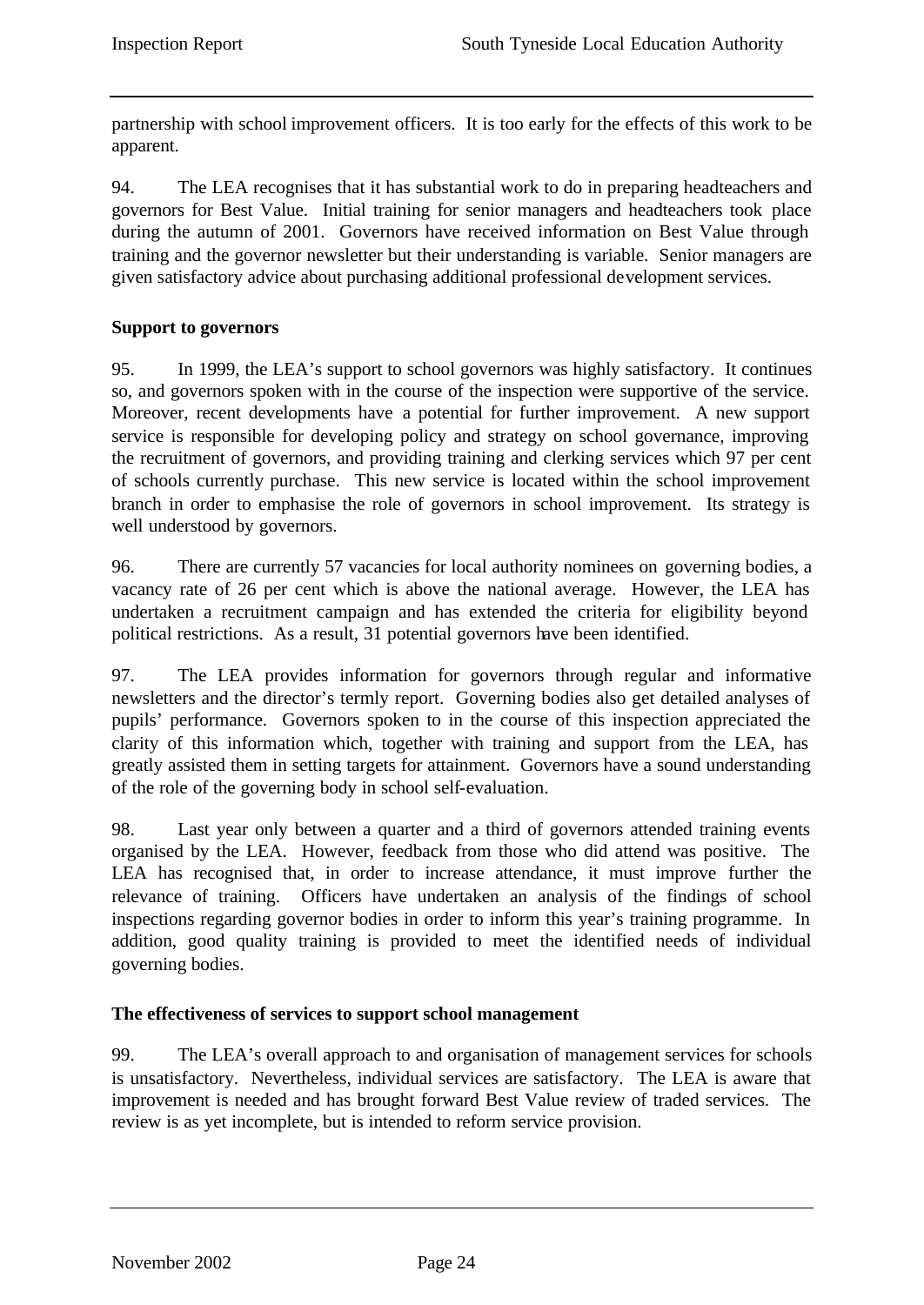100. The last inspection was critical of inflexible three-year service level agreements (SLAs), which allowed schools no freedom of choice. At the request of schools, these have been allowed to run their course till April 2003. For next year, in consultation with schools, officers have drawn up new SLAs, which are annually renewable and offer schools different levels of service.

101. At present, the services are not costed properly, neither are the full costs delegated to schools. Instead the money to pay for them is simply transferred straight from school budgets to the LEA without proper invoicing. This is unsatisfactory. The LEA has also not provided schools with information on alternative suppliers, guidance on effective procurement, or information on comparative costs. These shortcomings have been clearly identified in the Best Value review.

102. Individual services have not been subject to fieldwork during this inspection. They were found to be satisfactory at the last inspection, the LEA's view is that they remain so and the majority of schools endorse that verdict.

# **The LEA's work in assuring the supply and quality of teachers**

103. This area of work was not inspected in the first inspection. It is satisfactory because, until very recently the recruitment and retention of teachers have not presented problems for the LEA. However, the number of applicants for posts has begun to decrease. There are particular difficulties in recruiting in some subjects and in schools in difficult circumstances. There are also difficulties in finding good supply teachers.

104. The LEA has begun to collect data on patterns of vacancies and information about why teachers leave their posts and what would attract them to stay. It has entered into discussions with teacher unions and with teacher consultative groups about possible strategies. These have yet to lead to the development of a recruitment and retention strategy. Responsibilities and resources for the work have not been specified.

105. There is a coherent and relevant programme of professional development, which emphasises school improvement and self-evaluation. Schools, particularly primary schools, report improvements in the range and quality of provision since March 2002. There is extensive use of external providers including neighbouring LEAs and local universities. A directory of alternative training providers has been assembled and officers plan to develop it further.

106. From September 2002, improvements have been made to the induction programmes for headteachers, deputies and newly qualified teachers. It is too early to judge the effect of many of these changes. School improvement officers perform their key role in supporting new headteachers well. The LEA also makes satisfactory mentoring arrangements for new and acting headteachers. An advanced skills teacher for leadership and management runs the induction programme for deputy headteachers. Newly qualified teachers make up a slightly smaller proportion of the teaching force in South Tyneside than they do nationally. In 2001, almost 90 per cent of newly qualified teachers remained in post for a second year, above the national average. The revised induction programme, which is run by an independent provider, has been well received by schools.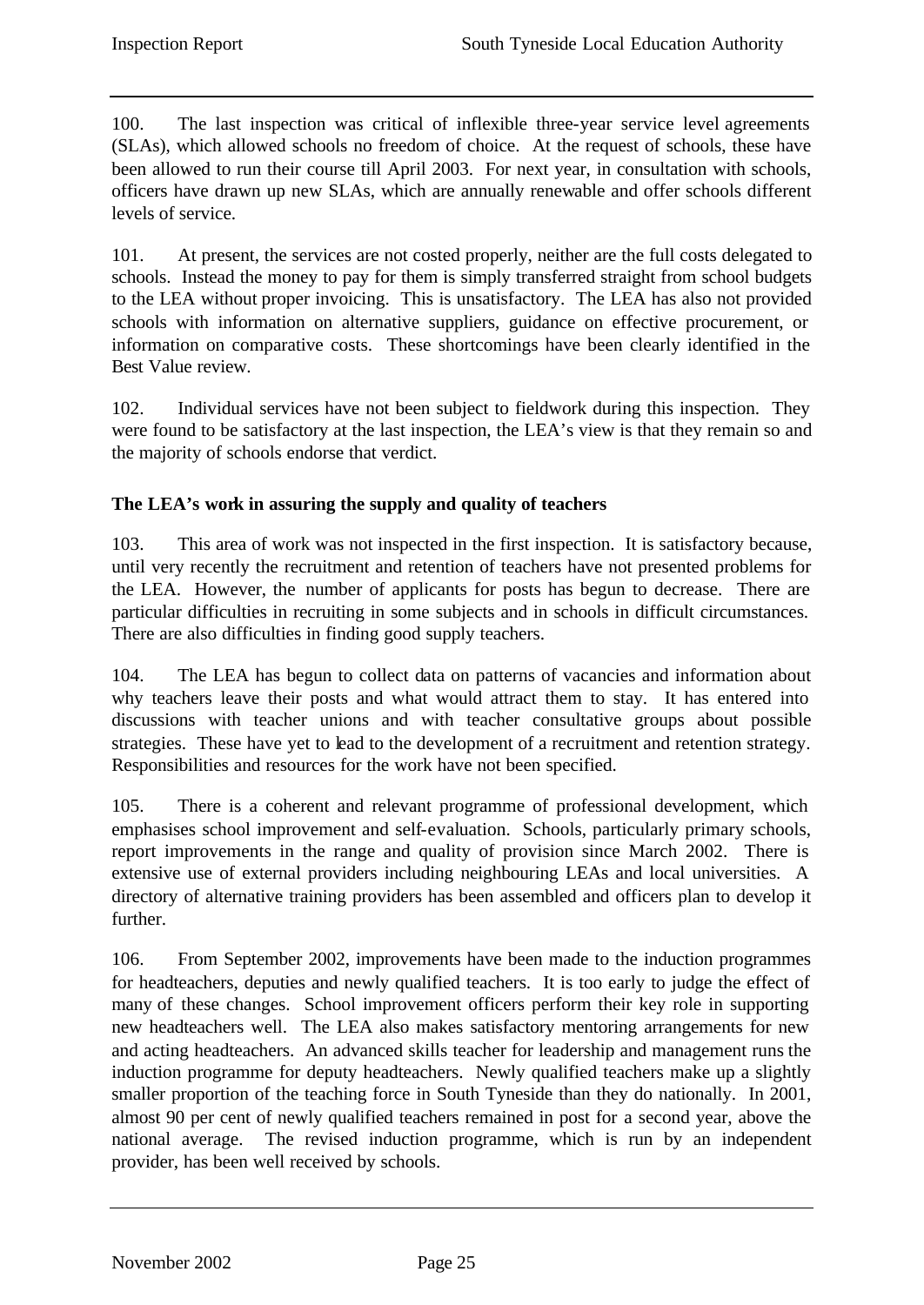# **The effectiveness of services to support school improvement**

107. At the time of the first inspection there were significant weaknesses in the leadership, strategic planning and performance management of services to support school improvement and the services provided poor value for money. The effectiveness of these services has greatly improved. They, and the value for money they provide, are now satisfactory.

108. The LEA has established a school improvement branch within the education department. The branch has a satisfactory range of expertise which it deploys effectively. It consists of the school improvement team, an education centre, the governors' administration and support service and the education department information centre which provides performance data for schools, together with training in its use. All parts of the branch are required to play a part in securing improved provision and improved outcomes for all pupils. There is improved liaison between the school improvement team and personnel officers, for example in ensuring effective support for issues of capability and under-performance. Financial support continues to be satisfactory and guidance from the finance team is highly regarded by headteachers.

109. The school improvement team has been restructured, and reduced significantly in size. Throughout 2000/2001 new appointments were being made and it was not until December 2001 that the present team was fully in place. Although a senior post with secondary phase responsibilities has proved difficult to fill, the LEA is now able to offer improved school management support in secondary as well as primary schools. The school improvement officers also have responsibilities for aspects such as early years, assessment and SEN. The LEA's expectation is that they will marshal support for schools in these areas and act as 'champion' for their development. The LEA's explanation of this aspect of their role lacks clarity, practice differs between officers and schools are unclear as to what to expect.

110. The school improvement branch is led well and, in most respects managed effectively. Its work puts the LEA's newly defined strategies into practice. The performance management system has been recently introduced, as has an induction scheme for new staff. These systems are newly developed and not yet consistently applied. It is too early to judge whether they will bring about sustained improvement.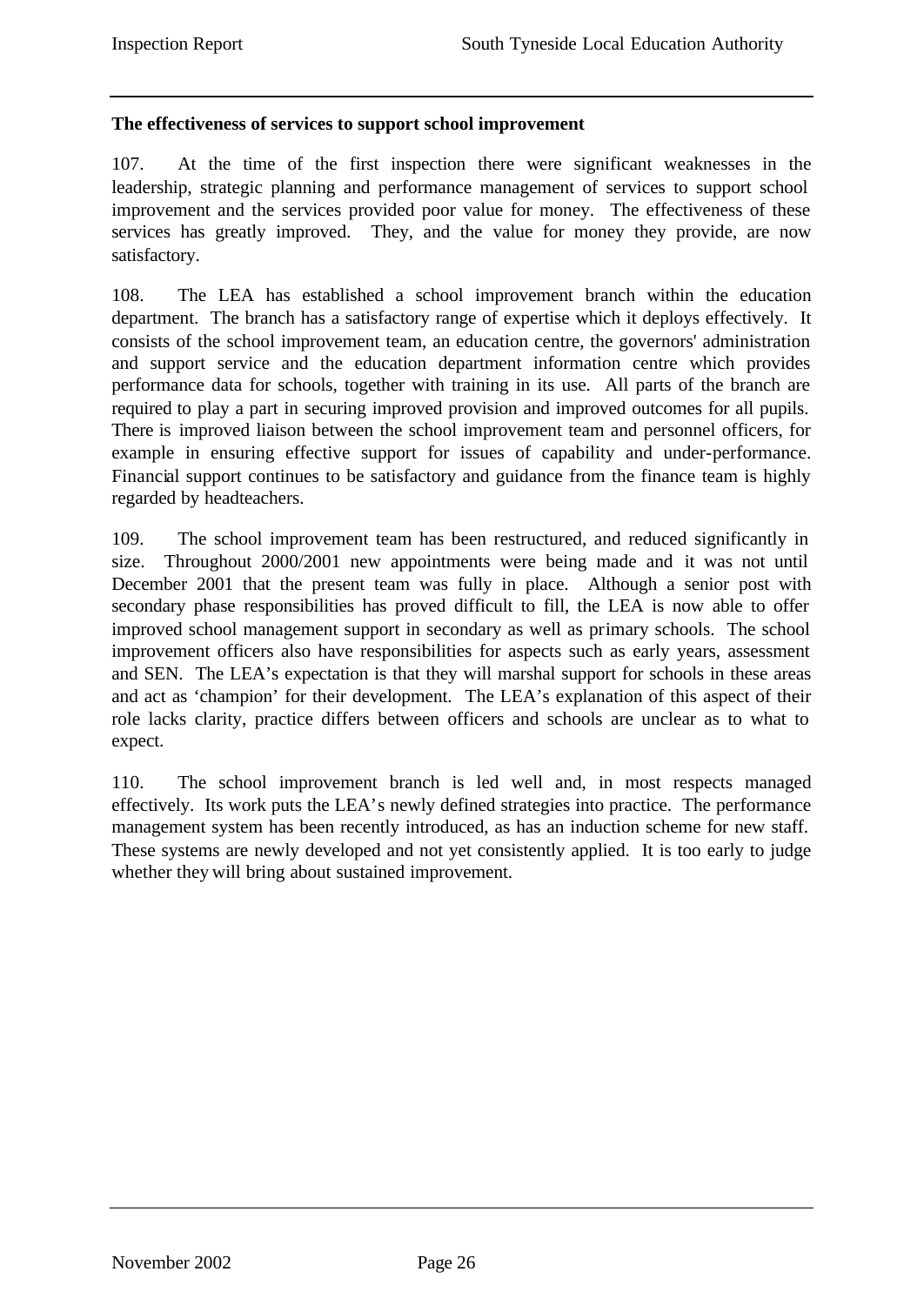# *Recommendations*

#### **In order to make school improvement more effective:**

- Improve the new school improvement projects by clarifying for schools the timetable for their introduction, together with the sources and amounts of expertise and support to be made available.
- Improve the information provided for schools by showing them how they compare with other schools in the area and how they perform on attendance and exclusions.
- Improve the quality of data on pupils' performance provided to special schools and provide them with support in using 'P' scales.
- Improve support for school management by providing effective guidance and training for headteachers and governors on the application of Best Value principles.
- Improve schools' use of management services by ensuring that the services are properly costed, that the full cost is delegated to schools and that schools are provided with information about alternative suppliers and information comparative costs.
- Improve the supply of teachers by developing a recruitment and retention strategy with clearly identified responsibilities and resources.
- Improve schools' understandings of the roles and duties of school improvement officers by defining the role of a 'champion' clearly, specifying the responsibilities and intended outcomes of the role.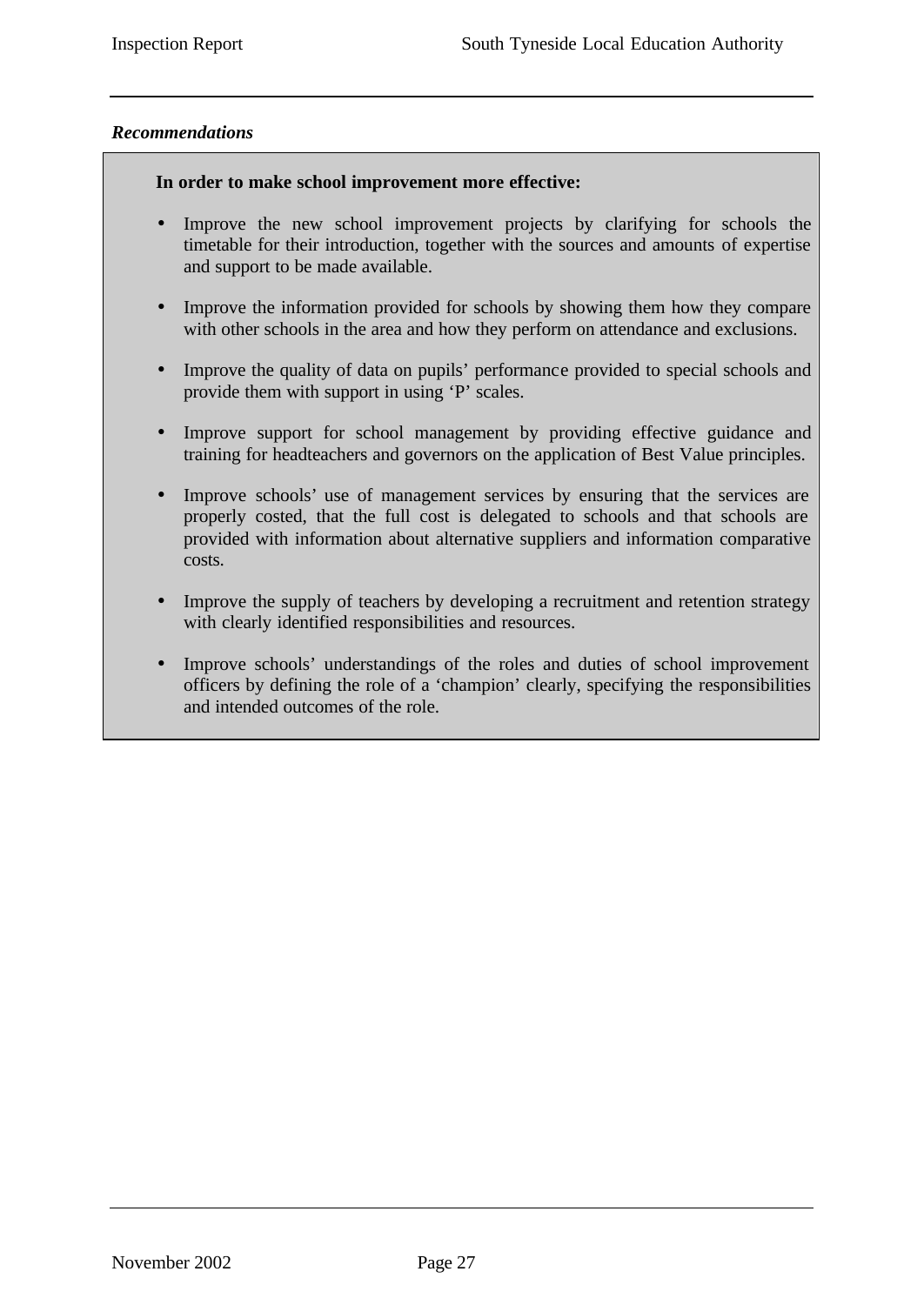# **Section 3: Special Educational Needs**

#### **Strategy**

111. The last inspection found that the LEA had a satisfactory policy for SEN but its implementation had been slow and the principles underlying the inclusion strategy were poorly understood in the schools. Much work has been done, particularly in the last year, to develop a new and highly satisfactory strategy but there has not been enough time to put it into practice. The strategy fully reflects the government's policy intentions and sets out stages for implementing an inclusive approach to provision for children with SEN. It clearly locates the executive responsibility for implementing the policy with schools, reserving to the LEA the functions of overall co-ordination, monitoring and quality assurance. The work done in preparing the strategy has considerably increased the LEA's capacity for improvement.

112. A revised policy statement clearly sets out the LEA's intentions for SEN provision and links well with corporate priorities. The SEN strategic plan is based on a careful audit, undertaken as part of the post inspection action plan. Consultation on the plan has been thorough. Much work was done in the early stages to clarify the central attributes of a good SEN service, and this has helped considerably to achieve a more broadly based understanding of the principles of inclusion. The plan has clear targets but some of the success criteria are insufficiently precise to support a detailed evaluation of progress.

113. As work on the implementation of the plan begins, new approaches to the early identification and assessment of children's needs are being developed and are already having some beneficial effects. There has also been a reduction in the number of pupils educated in special schools outside the LEA, and the plan provides for further staged reductions. The total proportion of pupils in special schools is much higher than in similar LEAs and than the national average, with a correspondingly high cost. The strategic plan is designed to increase inclusion in mainstream schools wherever possible.

# **Statutory obligations**

114. The last inspection found that the LEA took reasonable steps to meet its statutory responsibilities. This continued to be so until recently when the work has become unsatisfactory because there has been some slippage in the completion of statements within the recommended 18-week period. This is a consequence of the sound decision to give priority to changes in management and to the preparation of the SEN strategic plan. Staffing vacancies for much of the period have compounded this delay and a third of the educational psychology posts are unfilled. The proportion of pupils with SEN statements is close to that in both similar LEAs and nationally. The LEA is seeking to reduce the number of statements, to enable more time and resources to be devoted directly to work with pupils, though statements are still to be maintained for children whose parents so wish.

115. There is considerable variation in the quality of statements. The lack of clear guidance about suitable educational programmes is a general weakness; some statements are inadequate as a basis from which to prepare individual education plans.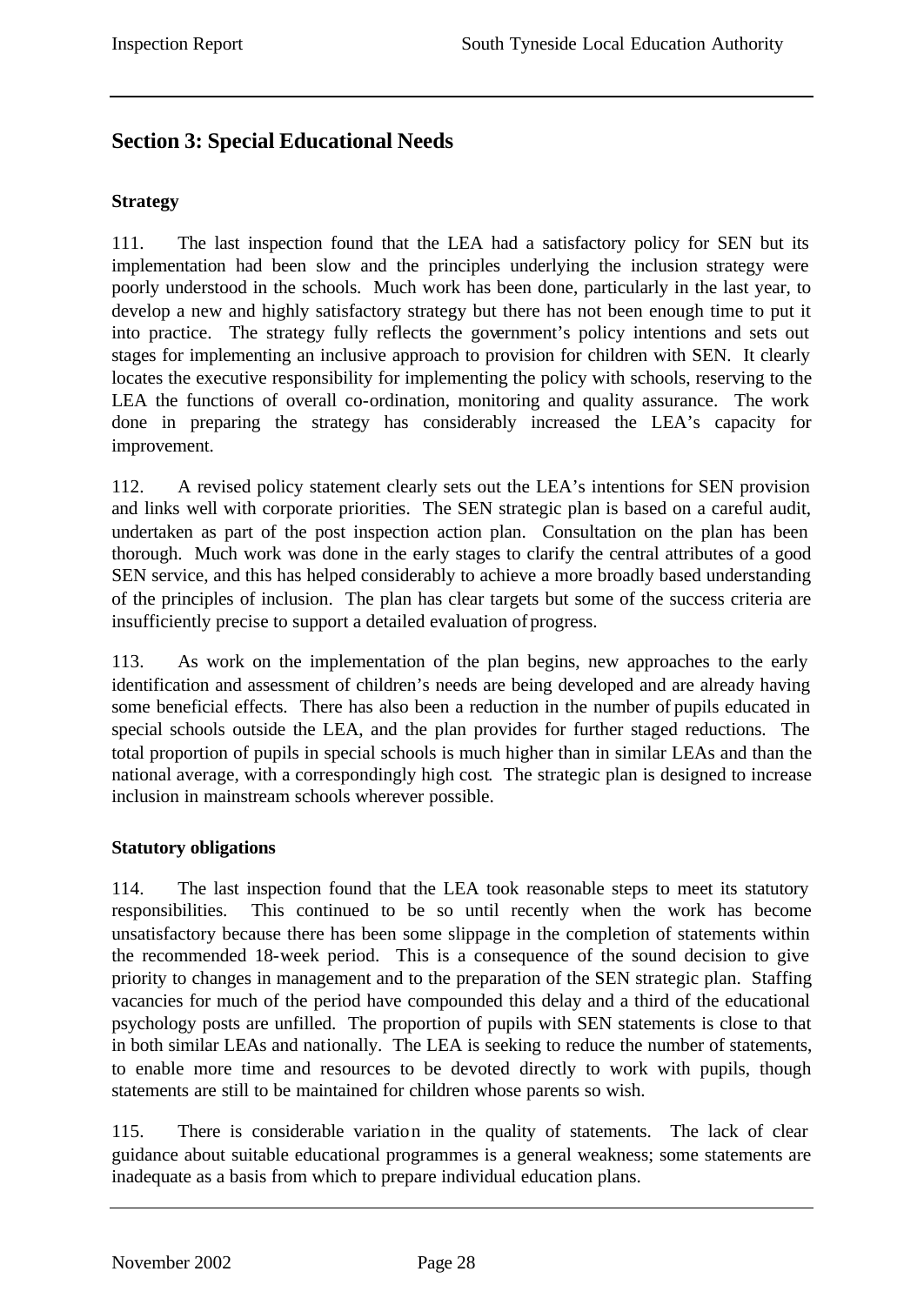116. School special educational needs co-ordinators are responsible for organising annual reviews, but report that owing to central staffing shortages it has often been difficult to arrange the attendance of the necessary officers at review panels. The LEA is aware of this and is taking steps to recruit more staff.

117. An impetus has been given to the parent partnership scheme through the appointment of a parent partnership officer and, with recently improved consultation, the number of appeals has been significantly reduced. Parents are closely involved in the planning and preparation for reorganised provision for autism. They have been helped by the LEA to visit similar units elsewhere in the country to identify the features they would value in the new development.

# **SEN functions to support school improvement**

118. The last inspection showed this to be satisfactory. While there are some weak features, it continues so and the plans set out in the strategic plan offer good prospects for improvement. As a result of the restructuring of the advisory service, there is no longer an adviser with specific SEN responsibility. Schools can purchase specialist support from their SEN budget and a school improvement officer acts as 'champion' for this work. The lack of clarity of this latter role leaves schools uncertain as to where they should seek advice.

119. Currently SEN support services are managed and allocated centrally. Schools are not clear how their allocations are determined but the survey shows that most of them are satisfied with both the amount and the quality of the support. The strategy proposes the delegation of money for support to schools to enable them to determine the nature and amount of support needed. An inclusion panel to moderate the designation of children as in need of 'school action plus' support by schools is intended to improve the process of allocating resources according to need and moreover to do this openly.

120. Good quality guidance has been issued to schools on the revised Code of Practice and the identification of need, and training has been provided for SEN co-ordinators and others on the revisions to the code. This has been accompanied with a helpful guidance paper for mainstream schools to support them in preparing school SEN policies and offering a checklist for them to use in internal evaluation of their work and systems.

121. With effect from the beginning of the current term, schools have been told their annual allocation of educational psychologists' time. This sound initiative is intended to enable schools and psychologists to plan their activities more effectively in relation to needs. However, schools are already being notified of changes to their original allocations and are beginning to question the feasibility of the arrangement.

122. The recently completed strategic plan does not specifically deal with issues of the attainment of SEN pupils which are dealt with in the EDP. Nevertheless, support for, and the use of, 'P' scales remains inadequate.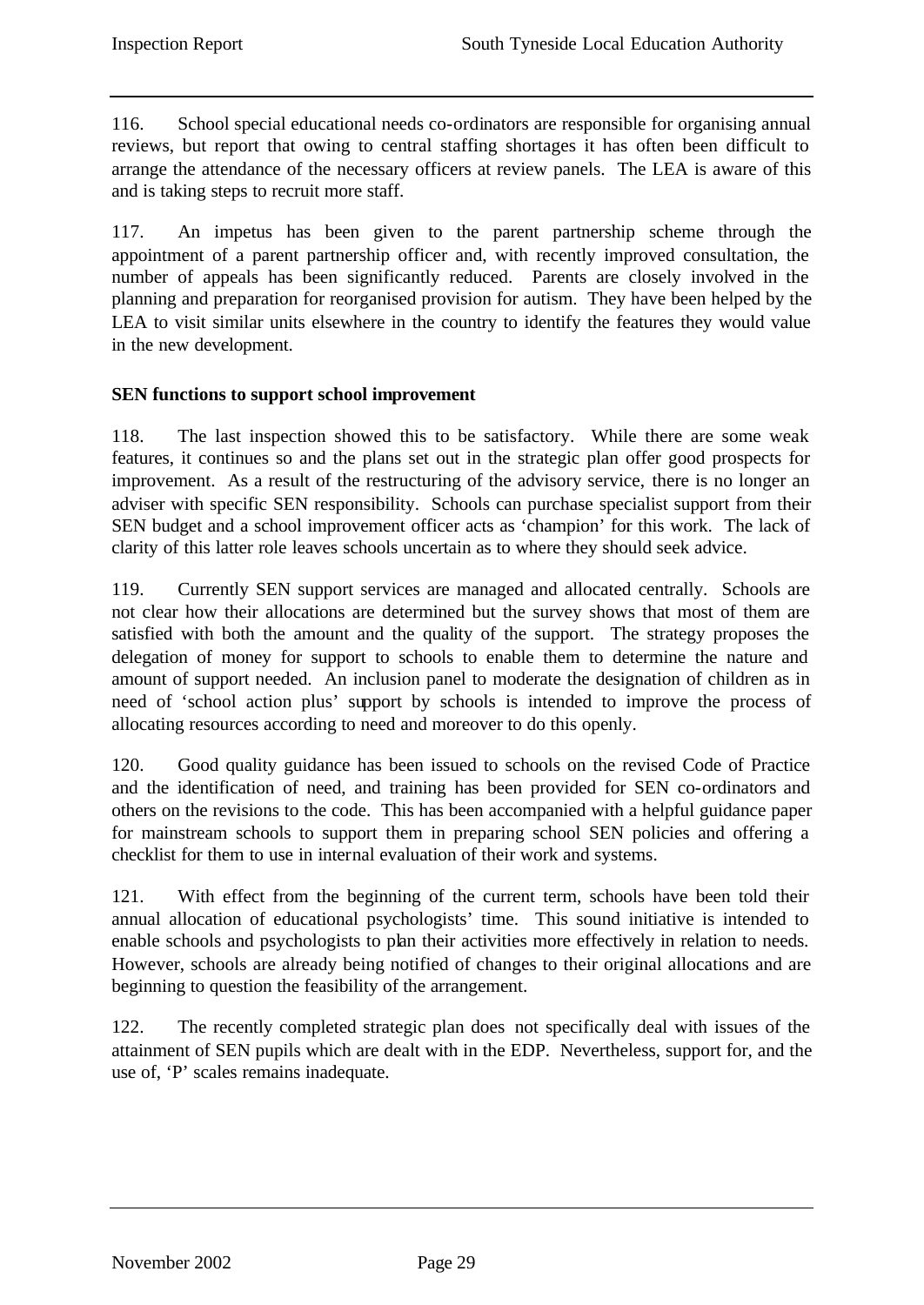# **Value for money**

123. The last inspection was critical of the lack of clarity generally in funding arrangements for SEN and of the absence of systematic monitoring of expenditure and the extent to which resources related to need. Although the overall cost of SEN provision is close to the national average, the comparatively high number of special school places means that this element of the total SEN expenditure is very high. Moreover, the funding arrangements were formerly very complicated so that the extent to which resources were matched to needs was not adequately monitored. This has been tackled vigorously and the strategic plan provides for a much more straightforward and transparent financing system which offers the prospect of improved value for money. This can only be implemented in stages and, until it is implemented value, for money remains unsatisfactory.

#### *Recommendations*



- Increase the proportion of SEN statements completed within 18 weeks or less as quickly as possible.
- Improve the quality of statement writing by providing training on producing statements with a more detailed specification of the structure and content of the educational programme needed.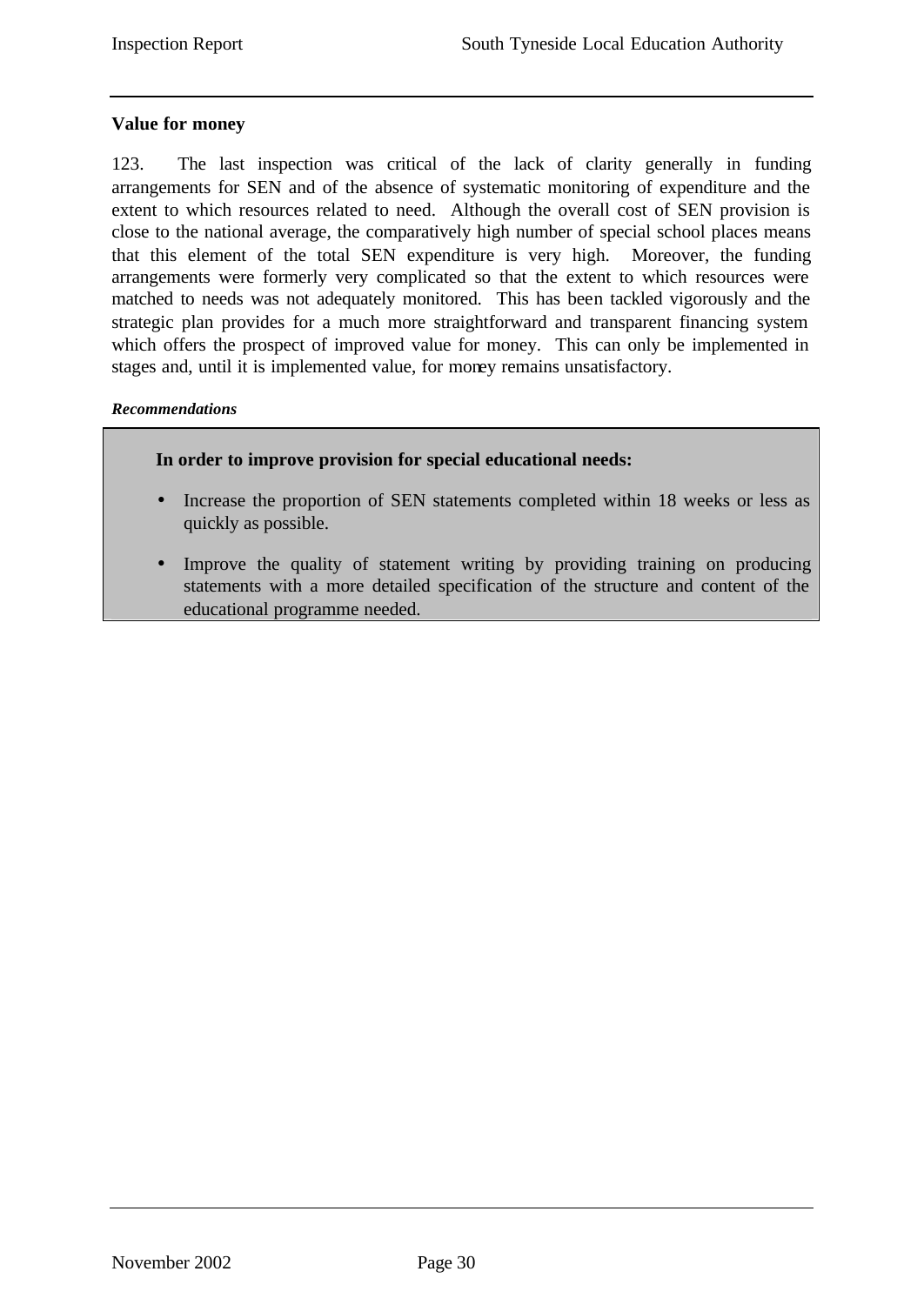# **Section 4: Promoting social inclusion**

#### **The strategy to promote social inclusion**

124. The authority has a strong corporate commitment to the promotion of social inclusion. Its work in this area is good. It is delivered through its medium-term financial strategy and, in particular, through the use of external government funding. Money gained from the New Opportunities Fund, the Neighbourhood Renewal Fund, the Single Regeneration Budget, the Children's Fund, Space for Sports and the Arts and from the Early Excellence and Sure Start programmes is used in a series of strategically driven initiatives in education which are central to social inclusion.

125. Pupils in the schools at risk of social exclusion benefit from the effective collaboration with social services which is enabled by corporate commitment. The extent and quality of this collaboration are unusual. The services meet routinely to plan joint work. The education service has further shown its commitment to this corporate policy in its new SEN strategy and in the EDP which makes narrowing the attainment gap between different groups of pupils a priority. The education service operates within a corporate policy in its arrangements to combat racism.

# **The supply of school places**

126. The LEA's planning of school places was assessed as satisfactory at the last inspection; it is now highly satisfactory. Faced with an unrelenting decline in the number of pupils over the coming years, the LEA has taken decisive action in both the primary and secondary sectors to tackle surplus capacity. It has responded vigorously to the recommendation at the last inspection to draw up a plan to remove surplus places.

127. Although primary surplus capacity, at around nine per cent, is in line with national averages now, it is projected to rise to 18 per cent by 2006. The LEA is, therefore, right to insist that action is essential to plan provision in the borough as a whole. The plans are for large-scale change. They involve school and nursery closures, amalgamations and variations to capacity. The authority has published clear preferred options and is consulting on them. This is being handled in a satisfactory way although the presentation of the case for individual schools sometimes lacks clarity, for example in terms of projected numbers of pupils.

128. In the secondary sector, the LEA faces similar problems of declining numbers. There are clear plans for ensuring that the target of a maximum six per cent surplus is achieved. Reorganisation in Jarrow is about to be completed with two school closures and the opening of a new school in January 2003. This will result in the removal of 800 surplus places. The scheme is enterprising. It involves further and higher education partners and provides for progress on SEN inclusion by creating a unit for autistic children.

129. The school organisation plan underpins this work. It is linked with other plans effectively and formulated in the context of priorities for the education service and the council as a whole. Strategic direction is clear but the plan does not have enough detail on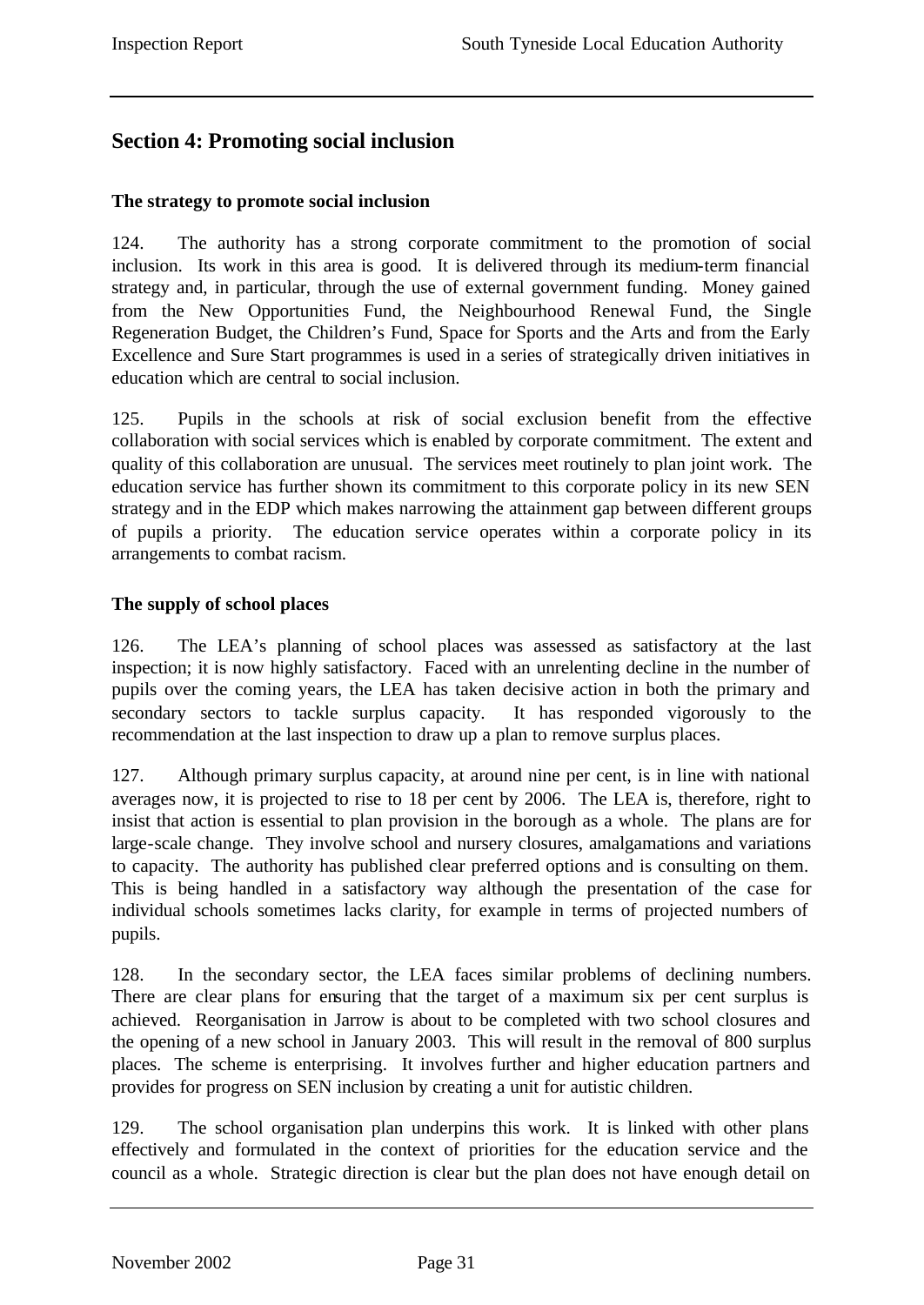projected numbers by age group and by area. The overall projections, however, are sound and in recent years have been almost invariably within acceptable margins of error. The School Organisation Committee functions smoothly and the LEA has good, productive relationships with the diocesan authorities.

# **Admissions**

130. Arrangements for admissions were highly satisfactory at the time of the first inspection. No detailed fieldwork was done in this area which schools' views, and the LEA's assessment show to be still highly satisfactory.

# **Asset management**

131. Asset management planning is highly satisfactory. The recommendations of the last inspection have been acted on. The DfES's assessment is that the work is effective.

132. There are effective systems for assessing the condition, suitability and sufficiency of the school building stock and the LEA has introduced systematic prioritising of projects. Consultation procedures are generally sound. The management of building projects is satisfactory.

133. The LEA itself has a clear view of its priorities. The backlog of condition work is a little higher than average and amounts to £29 million. Substantial inroads are being made, which should reduce it by approximately £11 million. The LEA has a good record of using money from different sources to pay for the work and this past success is a cause for some confidence about further reduction. After a shaky start, one private finance initiative scheme for the renewal of a secondary school is well advanced and good use has been made of the targeted capital fund. Plans to improve the building stock are clearly linked to the school improvement agenda and are well integrated with plans for the removal of surplus places.

# **Provision of education for pupils who have no school place**

134. This function was highly satisfactory in the last inspection. It continues to be so and improvements made since then, together with the quality of planning for the future show a good capacity for further improvement.

135. The alternative education service, registered as a pupil referral unit, is the LEA's vehicle for providing education for most pupils not educated in schools. This recently received a favourable inspection report. The service incorporates a number of centres for pupils of different age groups and with different kinds of problem. It is currently housed on five sites in an assortment of buildings, not all ideally suited for their use. There are contingency plans for re-housing some units following the implementation of school closures currently proposed. The plans for the accommodation are sound. The plans for the structure of the service area also sound and, if implemented, will lead to improvement.

136. Twenty-five hours per week of tuition is provided for all excluded pupils including, since March 2002, those from primary schools. This is provided from the sixteenth day following exclusion or, in the case of looked after children, the sixth day. For those in Key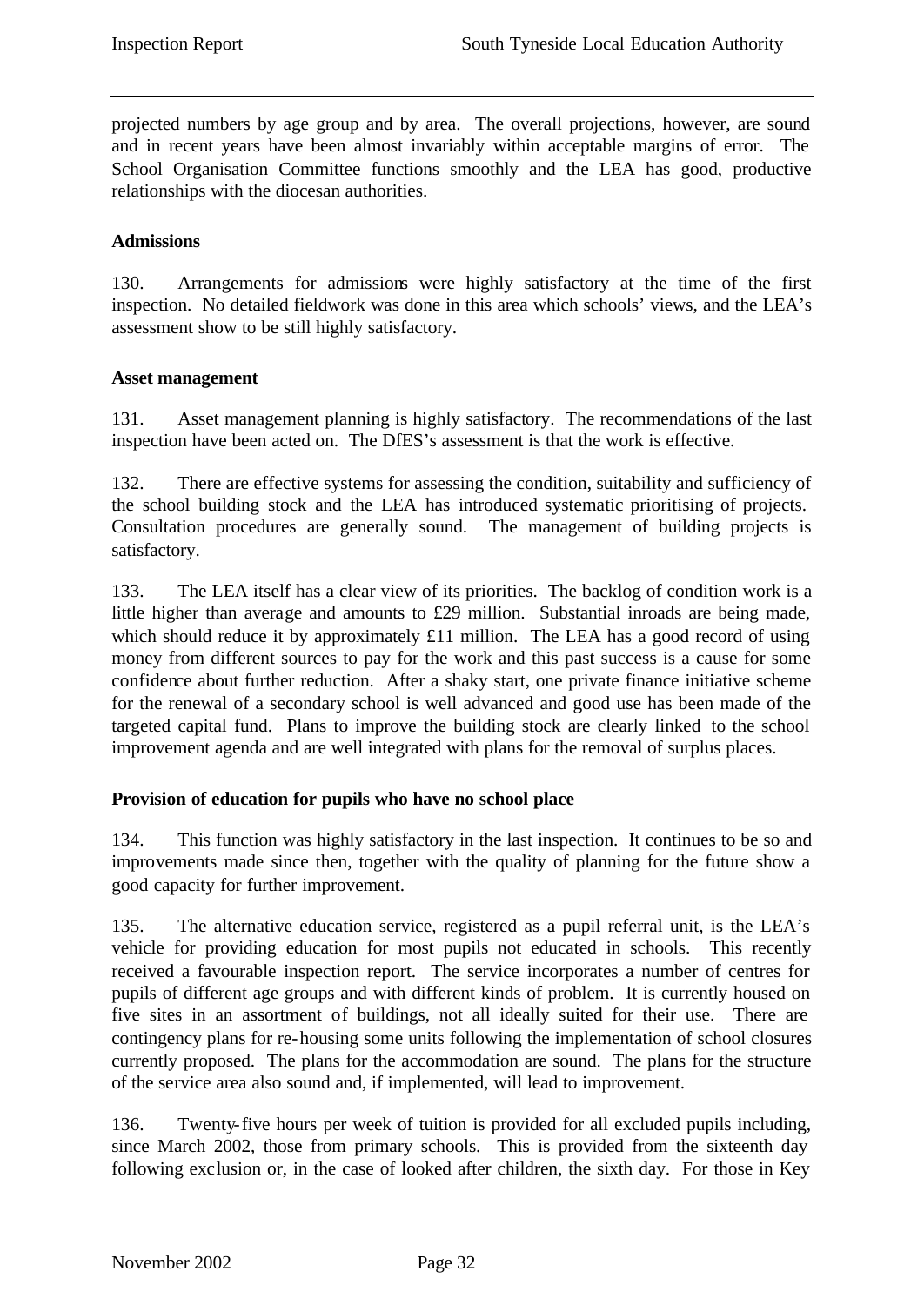Stage 2 and Key Stage 3, currently about 30, either formally excluded or nearing permanent exclusion, work is directed towards reintegrating them into a mainstream school, and there are close contacts with the target school for reintegration to ensure that this can happen as smoothly as possible. Recent reintegration rates have been good, with more than 75 per cent of Key Stage 3 pupils being returned to either a mainstream or a special school.

137. For Key Stage 4, provision is more varied. It includes a unit for young mothers and pregnant schoolgirls. A good range of alternative kinds of curriculum provision has been developed, and this is used sensitively and judiciously to meet the needs of individual pupils. The curriculum available to all Key Stage 4 pupils is carefully matched to their needs. In addition to the National Curriculum, there are links with the further education college and with local firms, so that pupils can benefit from vocational courses and work experience placements.

138. Exclusion of primary age pupils is unusual and the rate is well below that in similar LEAs and nationally but the proportion of pupils permanent excluded from secondary schools is very high, placing the authority well into the top quarter nationally. Outreach work to mainstream schools on behaviour management, undertaken in collaboration with educational psychologists, is reported to be reducing the numbers of pupils excluded from secondary schools.

139. The attendance of many excluded pupils at the alternative education service is a weakness. Last year it was 56 per cent, with 28 per cent unauthorised absences. The authority is taking steps to improve it. One unit in the service caters specifically for some 20 pupils with very poor attendance records, and places are offered here as an alternative to parental prosecution. The attendance of many of these pupils is reported to be better than when they were in mainstream schools, though it is still not good.

140. The LEA's expenditure on this function is very close to the average expenditure in similar authorities. It is effective and represents good value for money.

# **Attendance**

141. Support for school attendance was good at the time of the last inspection. It continues so and was not subject to detailed inspection.

# **Behaviour support**

142. Behaviour support was highly satisfactory in the previous inspection. It continues to be so. This is the LEA's assessment and that view is supported by the school survey. No fieldwork was carried out.

# **Health, safety, welfare and child protection**

143. The last inspection found the LEA satisfactory in discharging its responsibilities for health and safety and for child protection. The LEA's own assessment, made some six months prior to the inspection, was that the functions were still satisfactory. However, the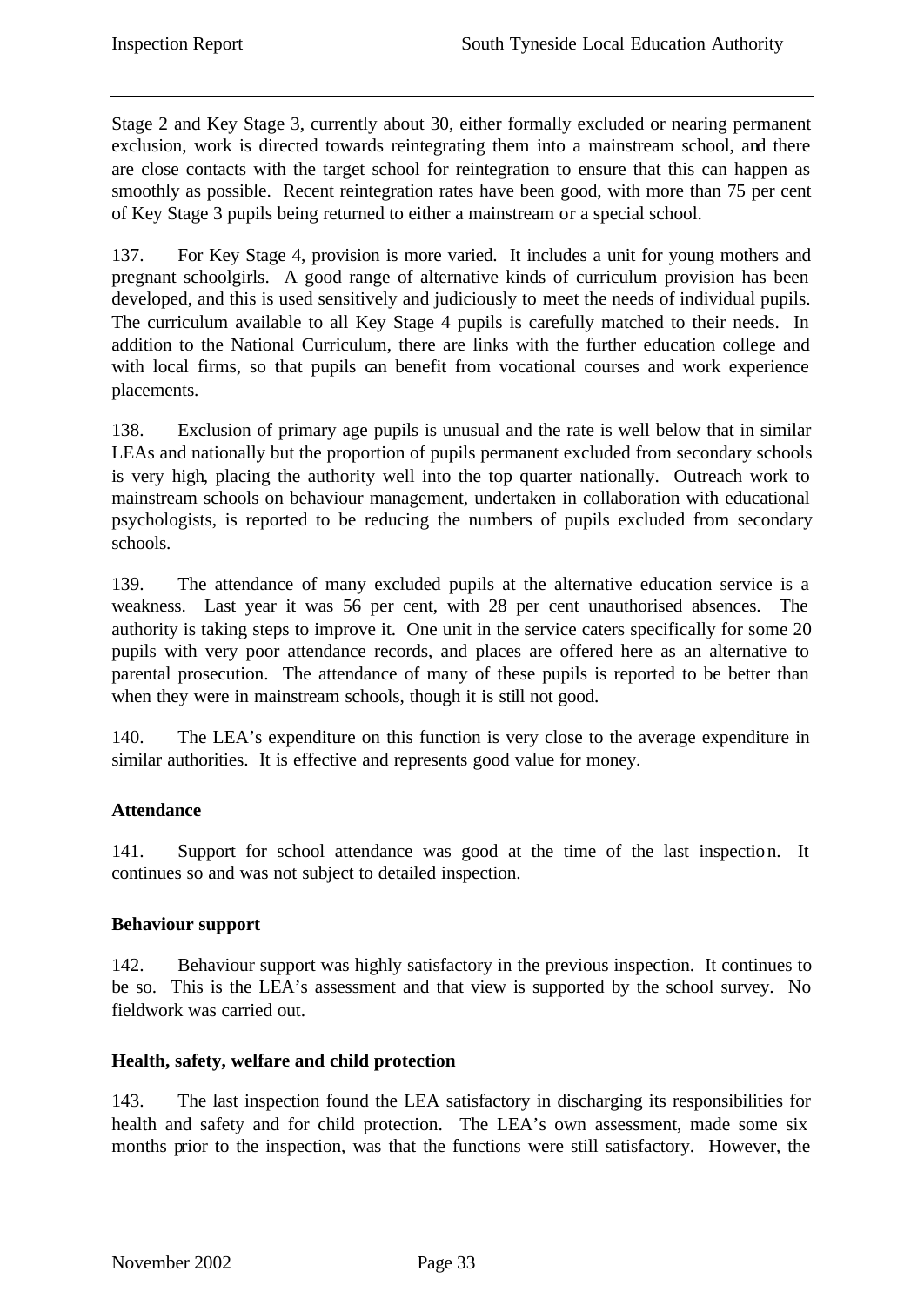judgement of this inspection, taking into account improvements that have been made since then, is that this is now good.

144. Following the last inspection, the LEA set up a health and safety unit within the personnel department of the directorate. This works closely with the corporate service for health and safety. There are clear and comprehensive policies, governors and schools are alerted to their responsibilities, and a wide range of training is provided or arranged, with regular checks on uptake. Comprehensive guidance on all significant features of health and safety, including specimen policy guidance, is provided to schools and monitoring arrangements are thorough.

145. All secondary schools and nearly all primary schools responding to the school survey rated arrangements for child protection as either good or satisfactory. Several improvements have been made in recent months to improve the quality of child protection arrangements in the authority. The partnership between the education and the social services departments has been significantly strengthened. Education department senior officers sit on area child protection committee panels, and social services officers are members of the education department access and inclusion management board. In addition to a designated member of staff with child protection responsibilities, each school is now required to have a deputy or alternate, to act as support and in case the main designated person is involved in the case. A new child protection procedures handbook was produced recently and briefing sessions are planned to introduce this in the next few weeks.

146. Most child protection training is provided by social services. Social services officers also respond where possible to requests for training from individual schools. A register of training uptake is kept.

147. A number of measures are planned which, when implemented, should bring about further improvement. It intends to make an analysis of sources of referral, in order to achieve greater consistency. Bids are being prepared for funding to enable the appointment of a group of school counsellors to work in some secondary schools, and possibly their main feeder primaries. Plans have been made to develop a multi-agency support group for vulnerable children on the point of entry to secondary education.

# **Looked after children**

148. Support for looked after children was judged satisfactory in the last inspection, and the LEA's assessment is that it continues to be so. This assessment was, however, made prior to some significant developments that have taken place this year and, although no detailed fieldwork was carried out in this inspection, there is sufficient evidence to show that this support is now good.

149. The attainment of looked after children has increased considerably in the last two years, and the proportion leaving school with at least one GCSE A\* to G grade in the summer of 2002 exceeded three-quarters, higher than both the national and the LEA's targets. This improvement is also reflected in the proportions gaining five or more  $A^*$  to G grades (55 per cent) and five or more  $A^*$  to C grades (14 per cent). The post-16 destination profile for this group is very close to the national profile for all pupils.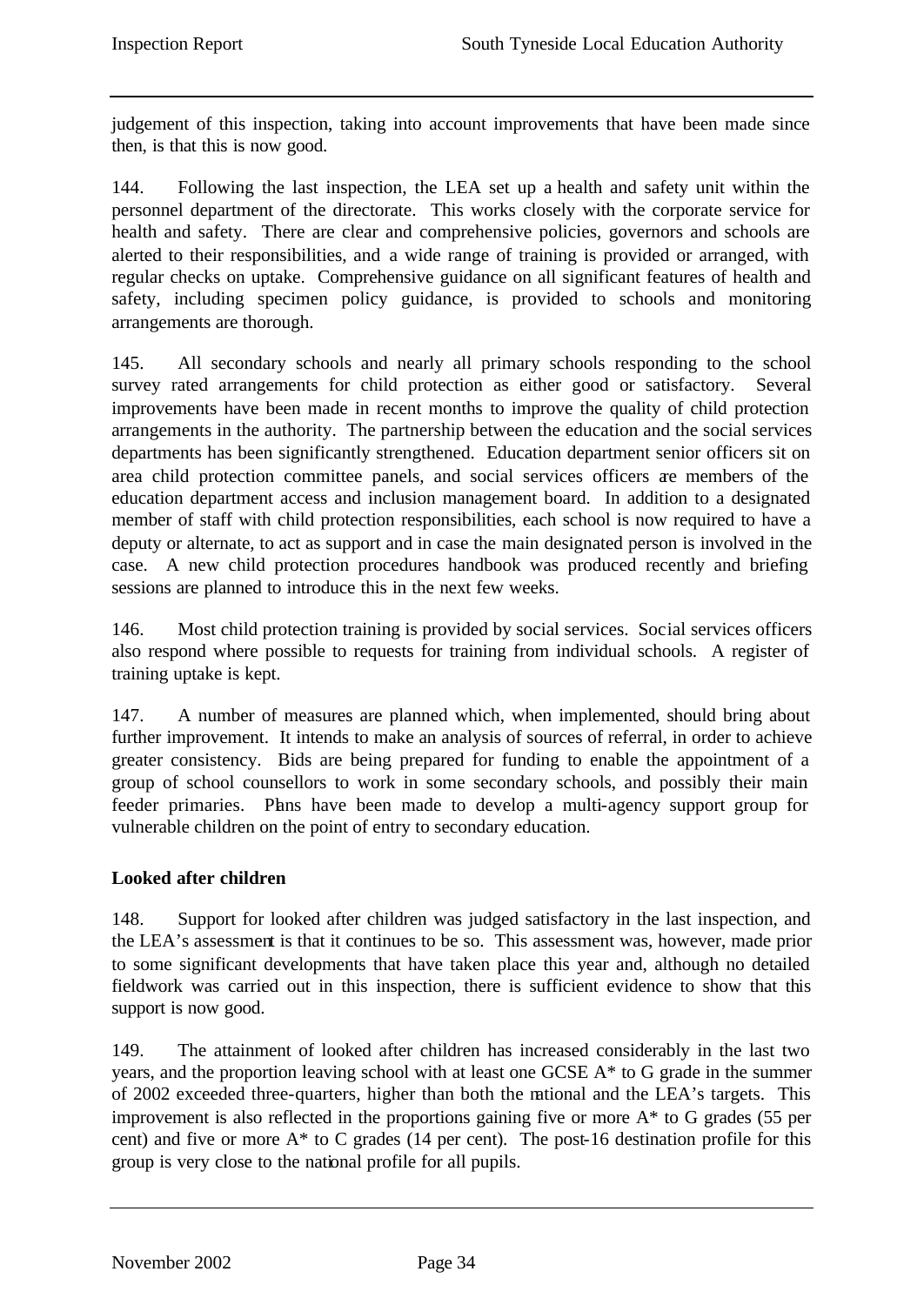150. A very high quality corporate parenting handbook has been prepared through cooperation between the education and social services departments. An extensive training programme is provided for elected members, governors, teachers, learning mentors, designated teachers, education welfare officers, and carers. Much of it is interdisciplinary. This has the added benefit of helping to widen each party's appreciation and understanding of the work of others. All schools have a designated teacher, and a central record of this is maintained and checked for accuracy at six-monthly intervals, together with a record of training uptake. Personal education plans have been prepared for almost all the children currently in care and it is expected that the small number outstanding will be complete by the end of November 2002. It is intended that school improvement officers will monitor the attainment of looked after children and the implementation of the plans in the course of their visits to school.

# **Measures to combat racism**

151. At the time of the last inspection, the LEA's arrangements to combat racism were sound. A number of measures have been introduced to meet the requirements of current legislation and arrangements continue to be satisfactory.

152. A renewed determination at corporate level to combat racism is evident in the appointment of a corporate policy officer, the conduct of a full council audit, the adoption of a race equality scheme by the council preceded by the formal acceptance of the findings of the enquiry into the death of Stephen Lawrence, and the provision of a programme of training for managers. A multi-agency panel, with officer and community representatives, has been set up as a key component in the corporate strategy.

153. This corporate activity is reflected in measures taken in the education department, where a strategic group to improve anti-racism measures was set up earlier this year. This group has prepared a strategic plan that is the subject of consultation at the time of the inspection. It has also issued guidance to schools on the implications of the Race Relations (Amendment) Act 2000, drawing attention to issues related to teaching, learning and the curriculum.

154. New guidance has been issued to schools on identifying and reporting on racist incidents. Six such incidents were reported in the last school year, and two in the previous year. Appropriate action was taken to respond to all of these, but officers believe that this does not represent accurately the scale of the problem and that there is some unwillingness on the part of several schools to report such incidents.

155. In response to requests made by community groups, some funding has recently been made available to support homework classes in community languages. These are attended by pupils and their parents. The LEA has also made provision for additional support for minority ethnic children and their families, most notably for dual language teaching, translation services and, more recently, the employment of a home-school liaison teacher. This is reported by officers to have had a significant impact on home-school relationships and to have led to an increase in the numbers of minority ethnic parents attending school meetings. Bilingual classroom support has been increased. The professional development programme includes training to equip all teachers for working with minority ethnic pupils. A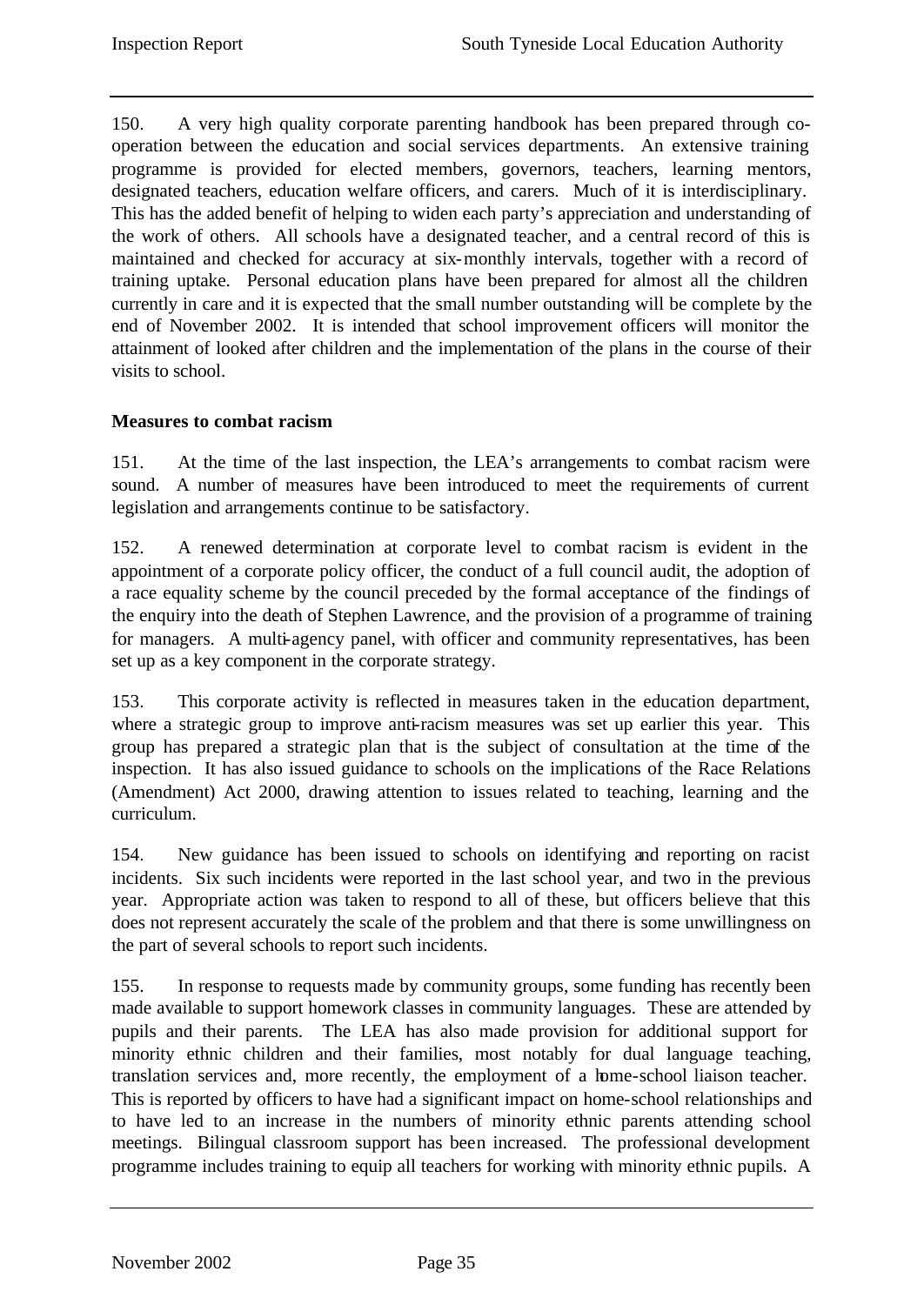recent valuable initiative is the appointment of a half-time co-ordinator to work with asylum seeker pupils and their families.

#### *Recommendations*

#### **In order to improve the promotion of social inclusion:**

- Improve the planning of school places by making better use of projected numbers in each age group in different areas.
- Improve the attendance of pupils educated other than in a school, particularly by reducing the number of unauthorised absences.
- Ensure that schools report all incidents which are determined to be racist according to the definition of such incidents contained in the enquiry into the death of Stephen Lawrence.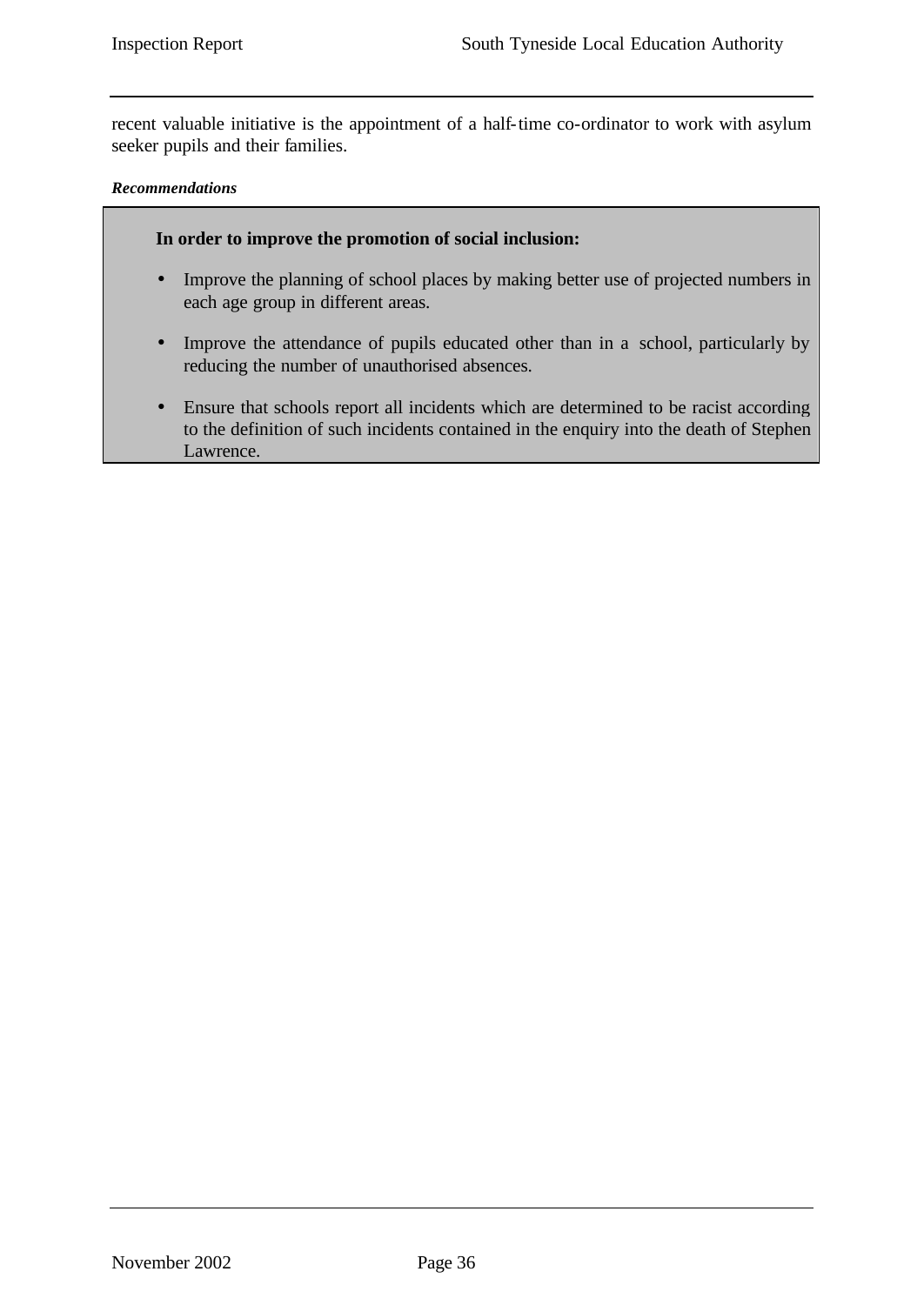# **Section 5: Corporate issues**

# **Summary**

156. The last inspection found that the corporate governance of the LEA was weak. Since then the authority has acted on all of the recommendations made in the report and this essential part of its work is now highly satisfactory, though it is too soon to judge the full effectiveness of its impact.

# **Corporate planning**

157. The developments in planning have occurred partly as a result of action taken in response to the inspection report and partly as a result of wider, corporate reforms of the council and its administration. Action on the recommendations from the report was led by a 'Change Management Team', set up by the DfES to support the LEA in the production of the action plan to deal with the recommendations. Its work in turn was monitored by a 'Change Management Steering Group' accountable to both the Secretary of State and the leader of the council. This work has played a major part in improving corporate planning. The actions proposed were clear and systematic in their response to all of the recommendations, including to those for improving corporate management. Nearly all of the plans have been implemented to some degree, although some, for example those relating to SEN and to the provision of school places, necessarily need more time before they can be implemented fully.

158. Changes in political and administrative structures, the appointment of new senior officers, including the director of the education service and the chief executive, and new planning processes have produced an authority in which much change has taken place and more is possible. The strength of the effect of corporate governance on education functions is most evident in the strategic development of work to promote social inclusion.

159. The LEA now has a comprehensive and strategically driven planning process. Education is now placed among the chief strategic aims of the council, set out in its community strategy which declares the strategic priorities for education and the key actions to be taken in the current year to act upon those priorities. This, in turn, is developed in more detail in the plan for the education service as a whole which provides the framework within which the contributing parts of the service make their operational plans. The service plan also shows how the work of the education service contributes to the higher level corporate priorities, for example community safety and equalities. The most detailed level planning is that all officers are required to have a personal development plan.

160. This arrangement of performance management has been introduced rigorously. As a result, there is clear strategic direction in the work of the education department. The system has, however, only just been introduced and it is too soon to make a full judgement of its effectiveness in improving support for schools. What is clear, however, is that is that it provides a framework with considerable potential benefits. It offers a ready means for both officers and members to evaluate the work of the education service. Combined with the work being done by officers to develop the management of quality assurance and the monitoring of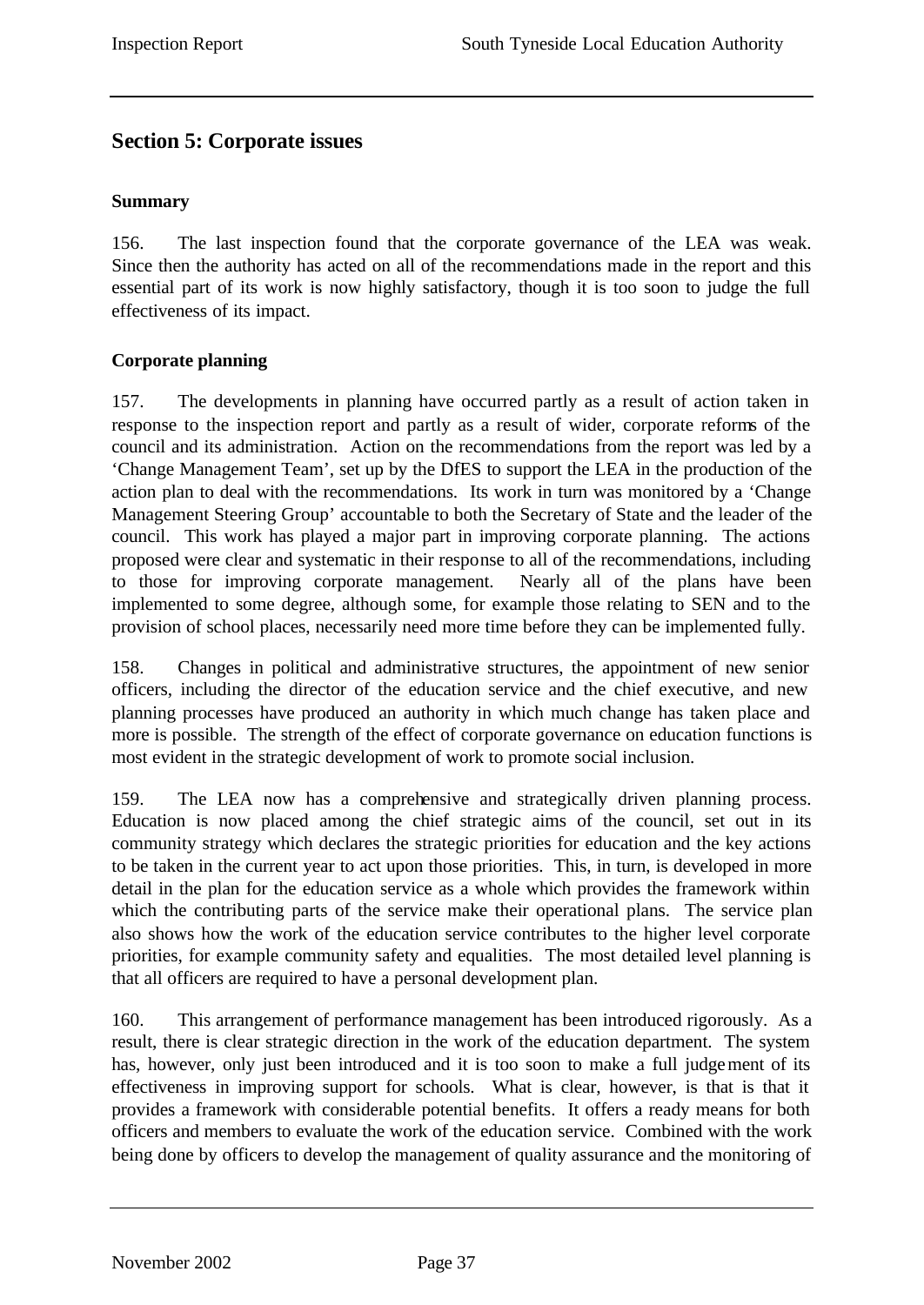the work of the education service against Best Value performance indicators, evaluation is built securely into the planning system.

# **Decision making**

161. Decision making is straightforward and brisk. The last inspection judged it satisfactory; it is now highly satisfactory. The planning system, founded on the work of the post-inspection action plan, has been introduced in little more than a year and the process leading to the creation of a detailed programme for implementation of a newly formulated SEN policy is working to a similarly tight timetable. As part of the process of decision making there are regular cycles of meetings between bading officers and members both to assess progress in the implementation of decisions and to develop future policy. Members are given highly satisfactory advice.

162. The most important change to the decision making process has been in making financial decisions. Now that there is a medium term financial strategy to build budgets on the foundations of political priority, financial planning takes place on the basis of policy, rather than in order to maintain historic spending patterns.

#### **The leadership provided by officers and elected members**

163. The last inspection found the leadership of officers to be weak. It is now highly satisfactory. Since the last inspection there have been major changes in the senior staffing of the council's administration. None of the executive directors has been in post longer than 18 months and the present chief executive took up post in May 2002. The priority of these new officers has been the development of secure and effective planning and decision making. In this they have been successful. However, speedy change has carried with it a cost. Discussions in the course of this inspection, combined with the evidence of the school survey showed that some of the schools, particularly the primary schools, have yet to be convinced, that the LEA is pursuing the right policies. The LEA has introduced a new system of consultation, and goes to some lengths to explain its policies to the schools. It has not, as yet, been entirely successful in this.

164. Elected members gained experience in operating the reformed system of governance they had introduced before the last inspection. This lies behind the new structures they have just introduced. Discussion with members provided evidence that these structures have become effective. Debate in the executive committee is reported by members to show gains in corporate strength. The members with responsibilities for corporate priorities now subject those with responsibilities for service delivery to scrutiny for the corporate contribution being made by the services.

165. At the time of the last inspection, the more general scrutiny function was poorly developed. The recent changes in political organisation have strengthened it. There are indications that the change has been productive. For example, its area based meetings are ensuring that the views of schools and the wider community are being brought to members' notice as they move towards formulating proposals for the reorganisation of primary schools.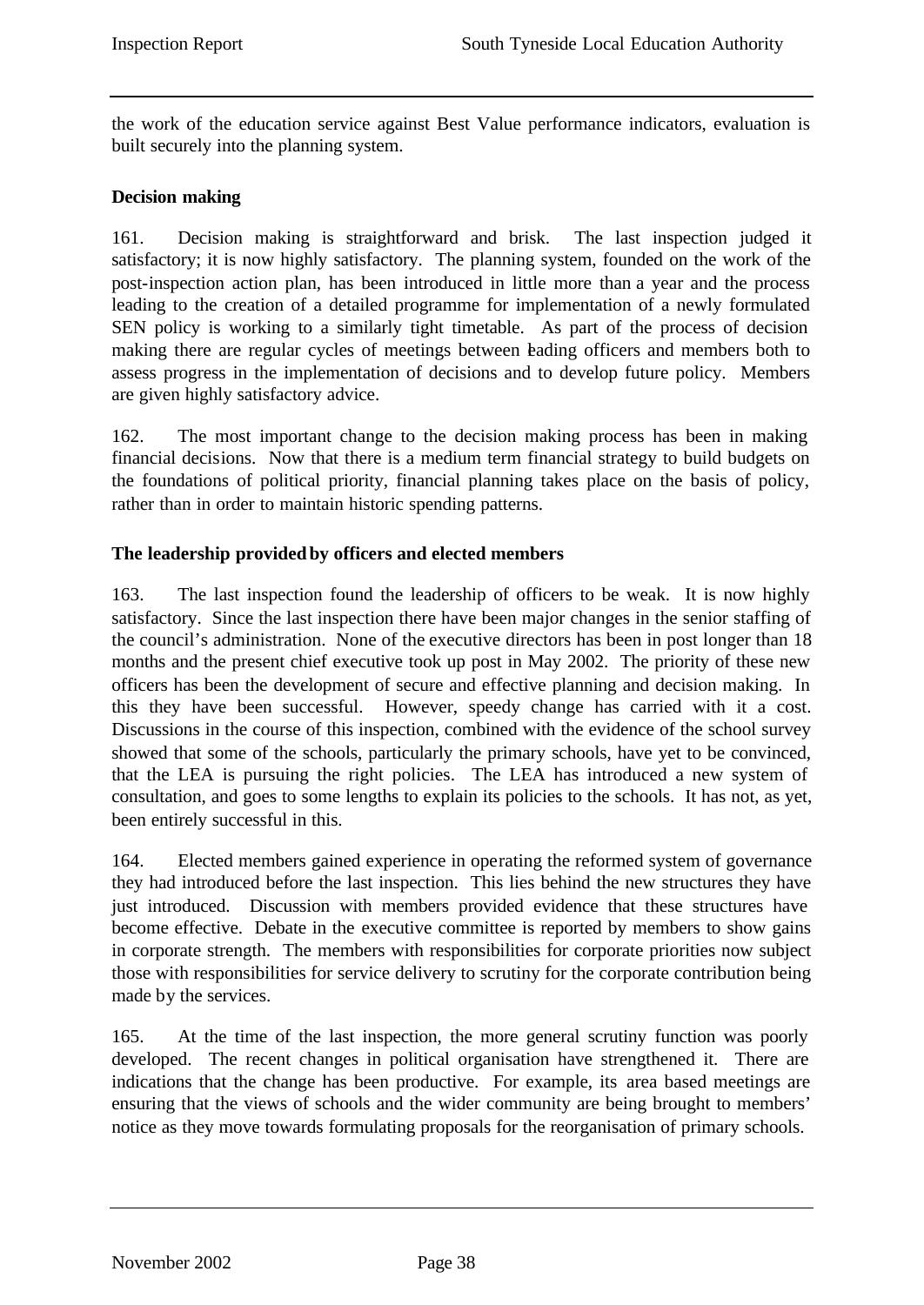166. Like the leadership provided by officers, that provided by members has improved and is highly satisfactory. That leadership now offers a potential for positive improvement in service delivery but more time will be needed before it is possible to measure the full effectiveness of the changes.

# **Partnership**

167. The last inspection showed this aspect of the LEA's work to be highly satisfactory. It is still so and consequently the area was not inspected through fieldwork. Nevertheless, inspection of corporate matters and of the strategy for school improvement showed important developments in the area. In particular, corporate governance has gained much from the effective work of the local strategic partnership which, in its production of the community strategy, has been at the heart of council's improved corporate planning.

#### *Recommendations*

#### **In order to improve strategic planning:**

• Improve strategic planning by working more closely with the schools to secure their commitment to, and support for, the LEA's plans and policies.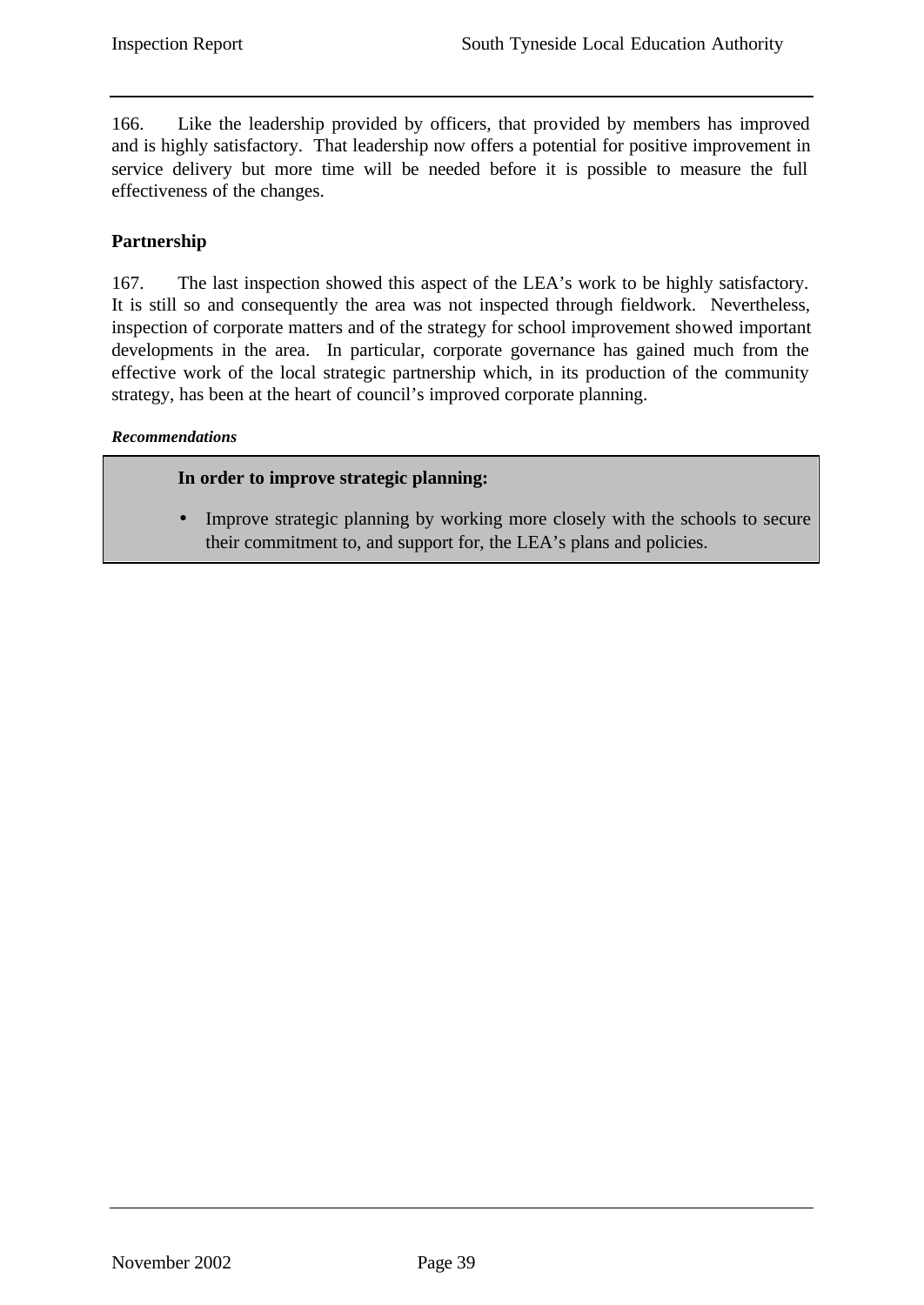# **Appendix: Recommendations**

#### **Recommendation to improve the strategy for school improvement**

Improve the support for pupils' attainment being made through EiC by building attainment targets into the activities more systematically and by assessing the effects of the work on standards of attainment.

#### **Recommendations to make school improvement more effective**

- Improve the new school improvement projects by clarifying for schools the timetable for their introduction, together with the sources and amounts of expertise and support to be made available.
- Improve the information provided for schools by showing them how they compare with other schools in the area and how they perform on attendance and exclusions.
- Improve the quality of data on pupils' performance provided to special schools and provide them with support in using 'P' scales.
- Improve support for school management by providing effective guidance and training for headteachers and governors on the application of Best Value principles.
- Improve schools' use of management services by ensuring that the services are properly costed, that the full cost is delegated to schools and that schools are provided with information about alternative suppliers and information comparative costs.
- Improve the supply of teachers by developing a recruitment and retention strategy with clearly identified responsibilities and resources.
- Improve schools' understandings of the roles and duties of school improvement officers by defining the role of a 'champion' clearly, specifying the responsibilities and intended outcomes of the role.

#### **Recommendations to improve provision for special educational needs**

- Increase the proportion of SEN statements completed within 18 weeks or less as quickly as possible.
- Improve the quality of statement writing by providing training on producing statements with a more detailed specification of the structure and content of the educational programme needed.